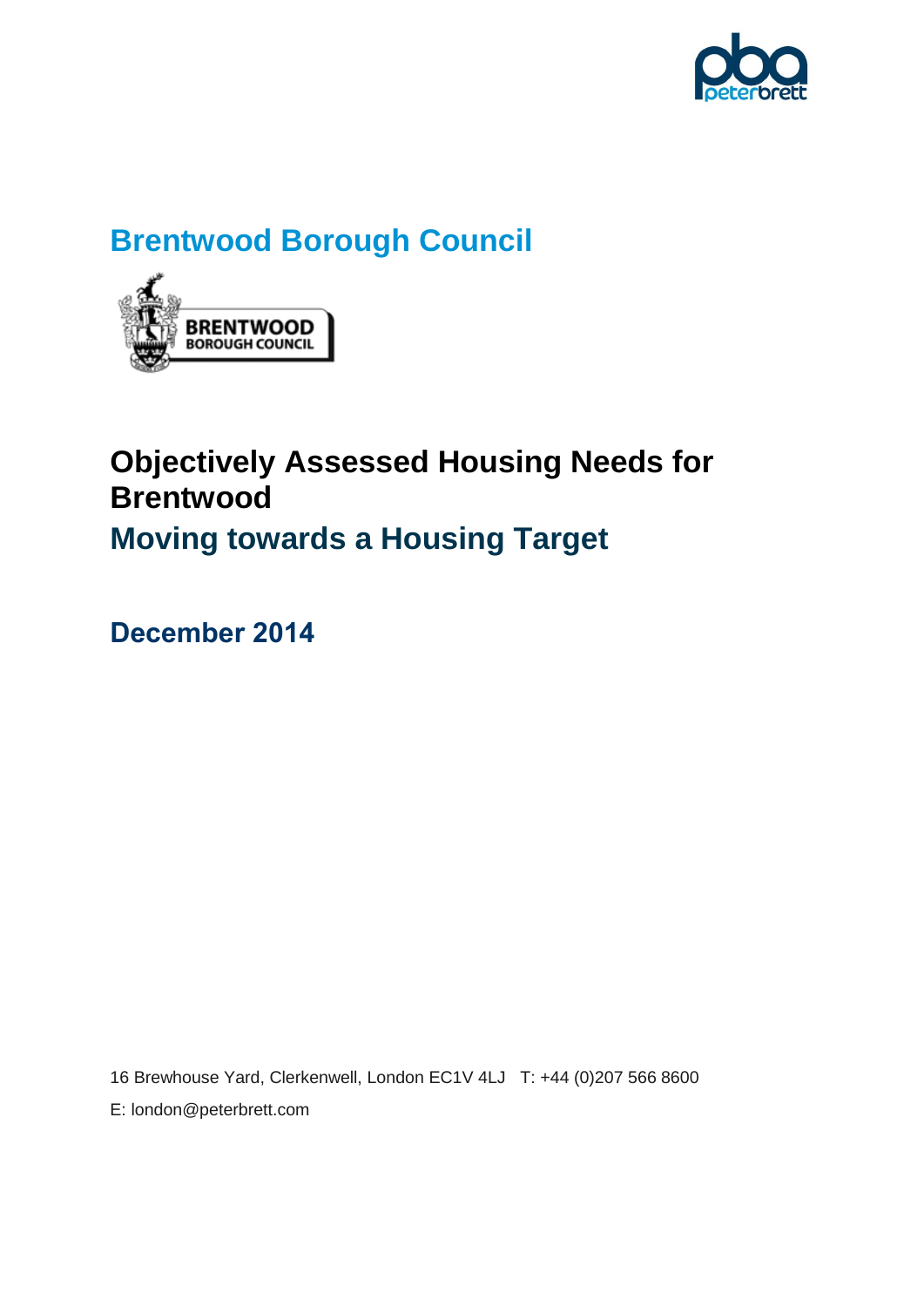

### **Document Control Sheet**

Project Name: **Objectively Assessed Housing Needs for Brentwood** Report Title: **Moving towards a Housing Target Project Ref: 28085**

|                                                          | <b>Name</b>            | <b>Position</b>  | <b>Signature</b> | <b>Date</b>   |
|----------------------------------------------------------|------------------------|------------------|------------------|---------------|
| <b>Prepared by:</b>                                      | <b>Richard Pestell</b> | Senior Associate | <b>RJP</b>       | December 2014 |
| <b>Reviewed by:</b>                                      | Cristina Howick        | Partner          | CH.              | December 2014 |
| <b>Approved by:</b><br>Cristina Howick<br>CH.<br>Partner |                        |                  |                  | December 2014 |
| For and on behalf of Peter Brett Associates LLP          |                        |                  |                  |               |

| <b>Revision</b> | <b>Date</b>      | <b>Description</b> | <b>Prepared</b> |            | Reviewed Approved |
|-----------------|------------------|--------------------|-----------------|------------|-------------------|
| V <sub>1</sub>  | December<br>2014 | Draft 1            | <b>RJP</b>      | <b>RJP</b> | CН                |
| V2              | January<br>2015  | Client comments    | RH              | <b>RJP</b> | CН                |

Peter Brett Associates LLP disclaims any responsibility to the client and others in respect of any matters outside the scope of this report. This report has been prepared with reasonable skill, care and diligence within the terms of the contract with the client and taking account of the manpower, resources, investigations and testing devoted to it by agreement with the client. This report has been prepared for the client and Peter Brett Associates LLP accepts no responsibility of whatsoever nature to third parties to whom this report or any part thereof is made known. Any such party relies upon the report at their own risk.

© Peter Brett Associates LLP 2014

#### **THIS REPORT IS FORMATTED FOR DOUBLE-SIDED PRINTING.**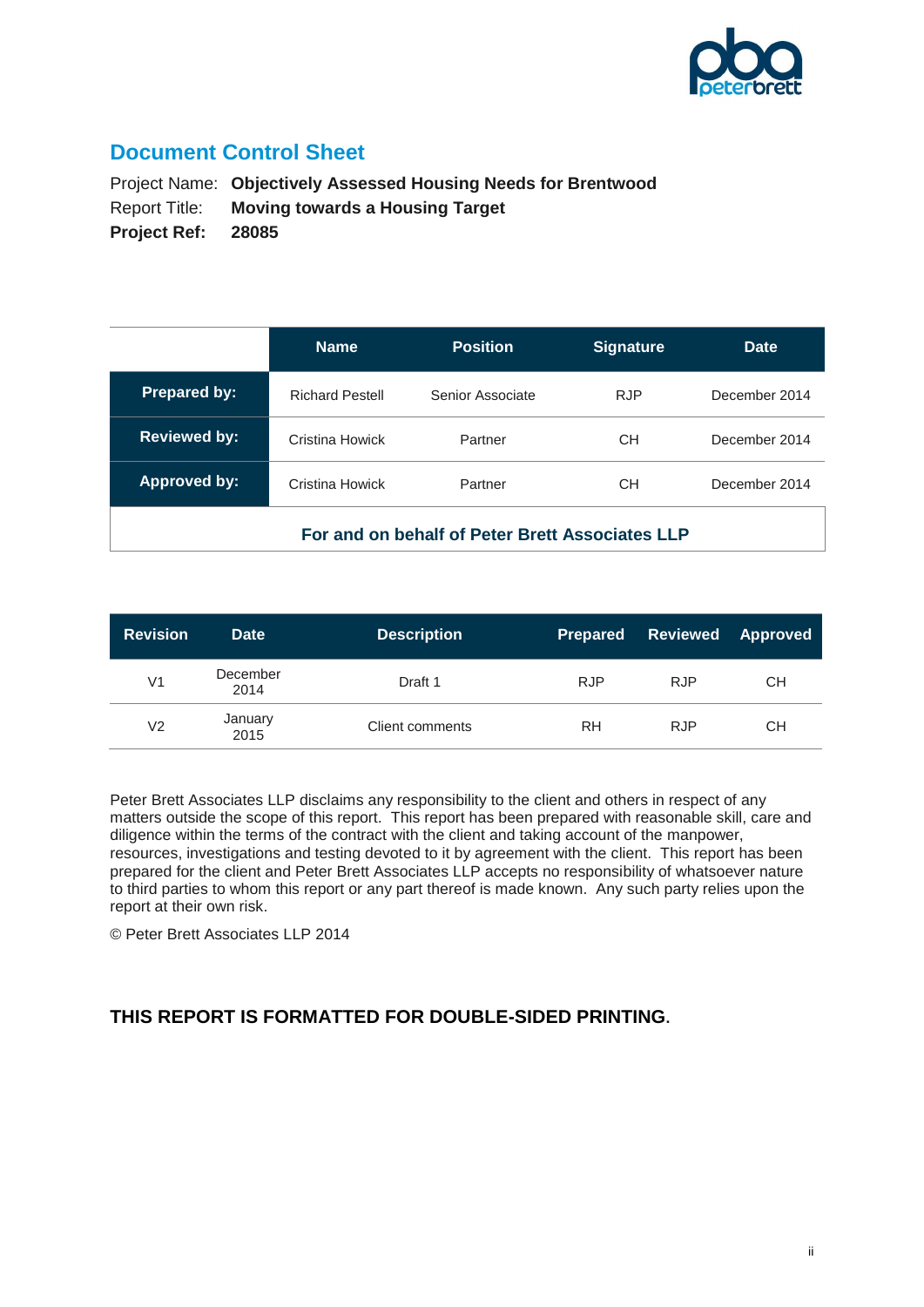

# **CONTENTS**

| 1              |                                                      |  |
|----------------|------------------------------------------------------|--|
| $\overline{2}$ |                                                      |  |
| 3              |                                                      |  |
|                |                                                      |  |
|                |                                                      |  |
|                |                                                      |  |
| 4              |                                                      |  |
|                |                                                      |  |
|                |                                                      |  |
|                |                                                      |  |
|                |                                                      |  |
|                |                                                      |  |
|                |                                                      |  |
|                |                                                      |  |
| 5              | THE PROJECTIONS …………………………………………………………………………………………18 |  |
|                |                                                      |  |
|                |                                                      |  |
|                |                                                      |  |
|                |                                                      |  |
| 6              |                                                      |  |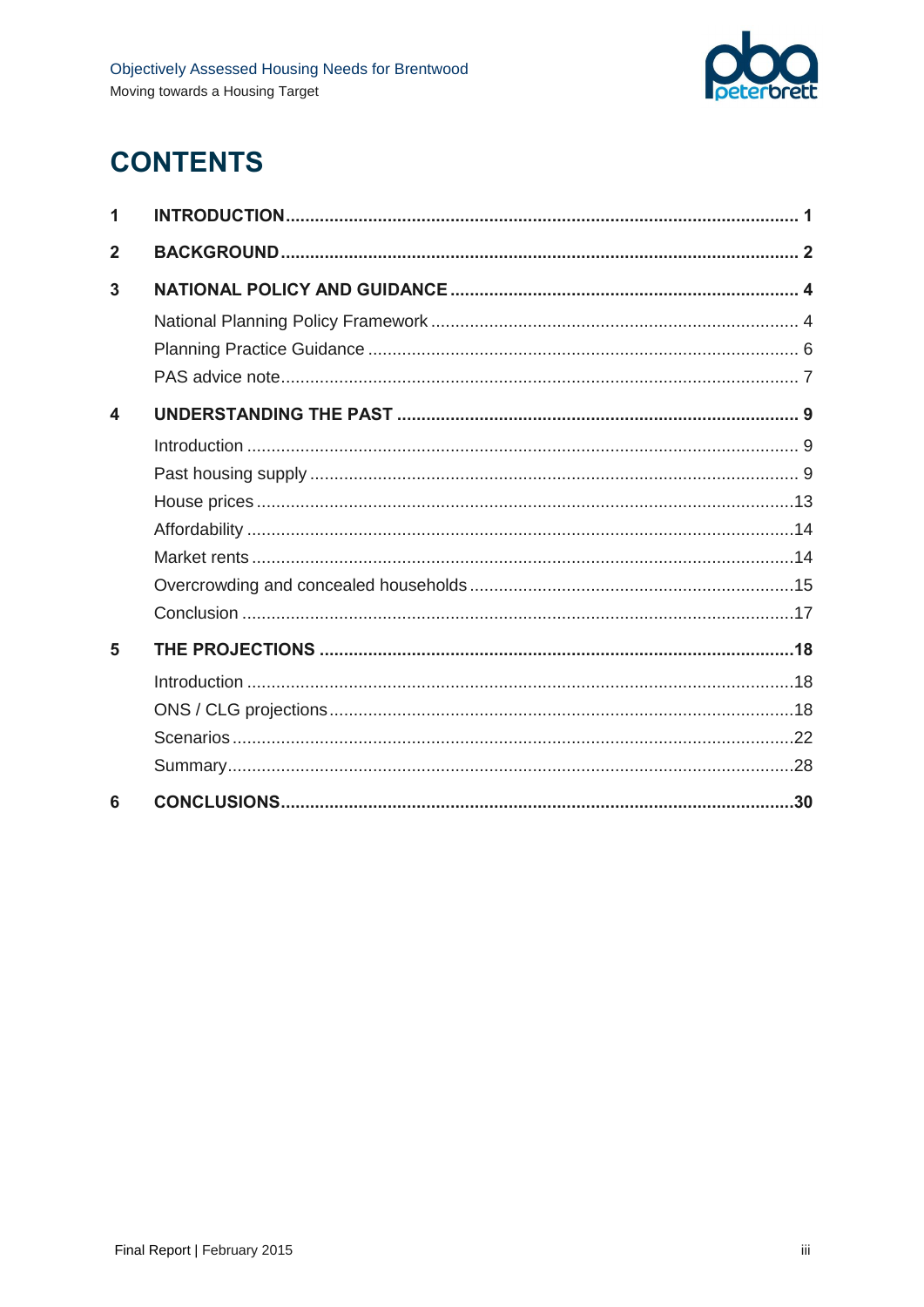

## **TABLES**

## **FIGURES**

| Figure 4.3 Ratio of lower quartile house price to lower quartile earnings 14 |  |
|------------------------------------------------------------------------------|--|
|                                                                              |  |
|                                                                              |  |
|                                                                              |  |
|                                                                              |  |
|                                                                              |  |

### **APPENDICES**

APPENDIX A ACRONYMS APPENDIX B 2012 MIGRATION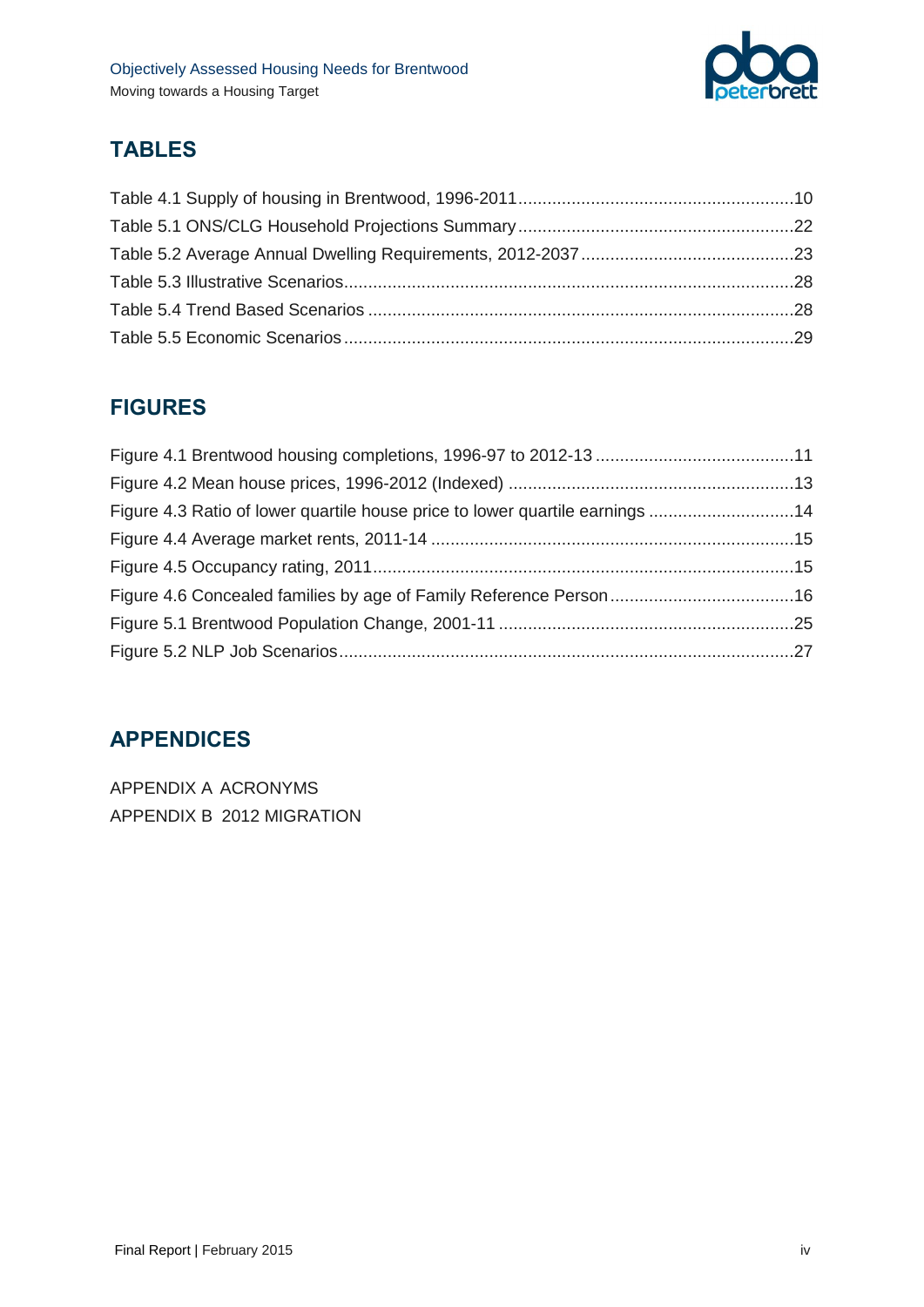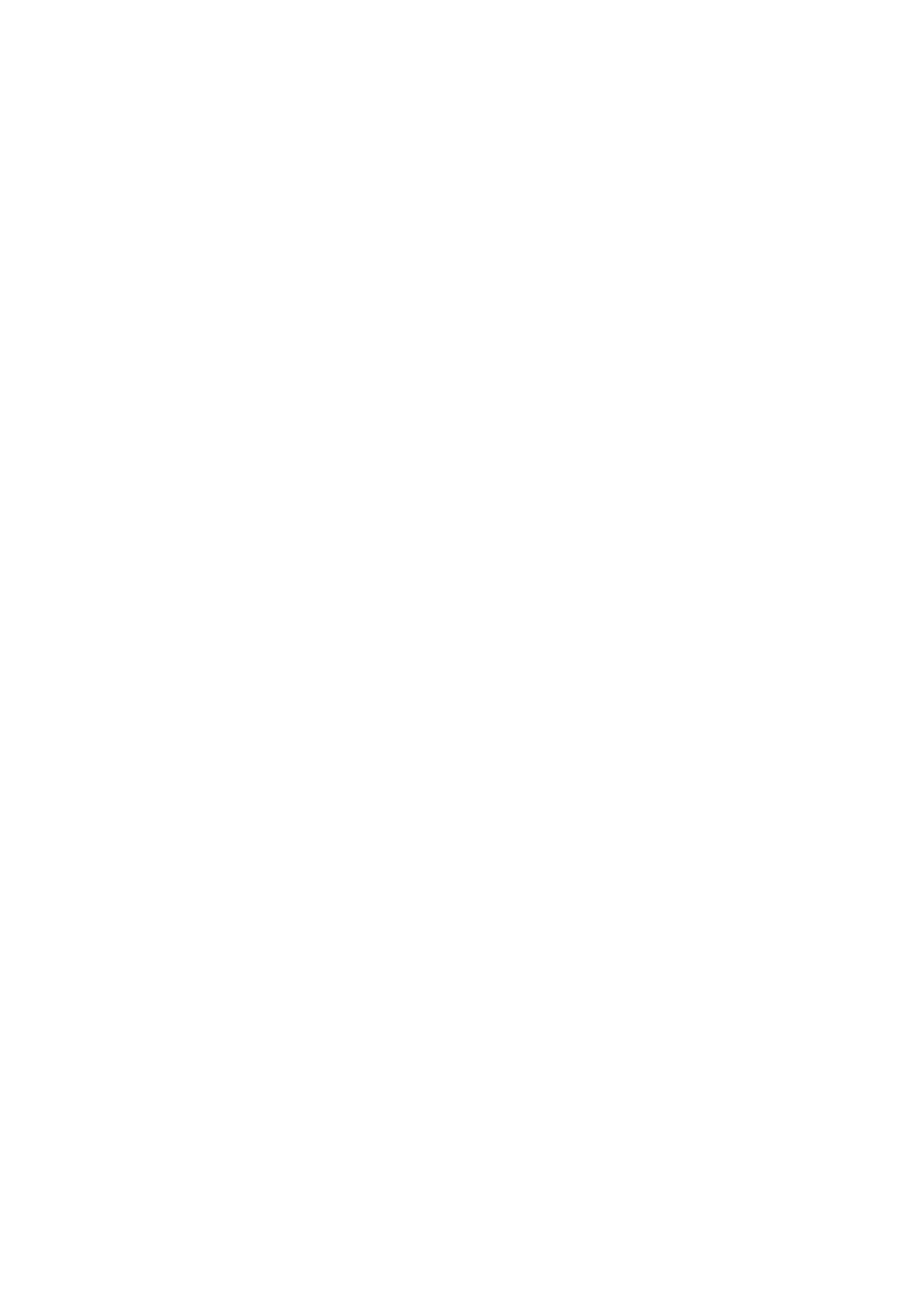

## <span id="page-6-0"></span>**1 INTRODUCTION**

- 1.1 This report is in two parts. Firstly, we outline how the National Planning Policy Framework (NPPF) and its approach to setting housing targets have been interpreted in practice. Official guidance is limited to the Planning Practice Guidance but this has been supplemented by advice from the Planning Advisory Service  $(PAS)^1$ . This advice is not 'official' but provides additional help when estimating housing need in any given area.
- 1.2 Secondly we build on this recent evidence and outline the 'objectively assessed housing needs' figure for Brentwood Borough (OAN).
- 1.3 It is important to note that this paper does not seek to promote a housing target for Brentwood. As we discuss in the next chapter the housing target should be informed by a wider base of evidence than population, household and economic projections. It should also be informed by a consideration of the area's ability to sustainably accommodate new homes and with knowledge of the potential social and demographic impact of any given housing number.
- 1.4 This paper instead seeks to identify a NPPF compliant housing needs figure for Brentwood which can, in turn, be used by the Council to help set its housing target.

#### Note:

- 1.5 Publication and finalisation of this report was delayed pending publication of the 2012 Department for Communities and Local Government (CLG) household projections. These were expected 'autumn 2014' but are around six months late. They are now due February 2015.
- 1.6 Peter Brett Associates (PBA) has provided this update to inform consultation of the Council's emerging Local Plan using the best available data. But more work will be needed to confirm the final OAN once the 2012 CLG projections have been released and Essex Planning Officers Association (EPOA) have completed the final round of Essex wide analysis (EPOA Phase 7 by Edge Analytics). This final phase was also delayed by the household projections.
- 1.7 Where we quote paragraph numbers from the Planning Practice Guidance these relate to paragraphs under the "Methodology: assessing housing need" section of the Practice Guidance unless stated otherwise.

l 1

http://www.pas.gov.uk/documents/332612/6363137/Objectively+Assessed+Need+and+Housing+Targets/f22edcc 2-32cf-47f1-8e4a-daf50e4412f7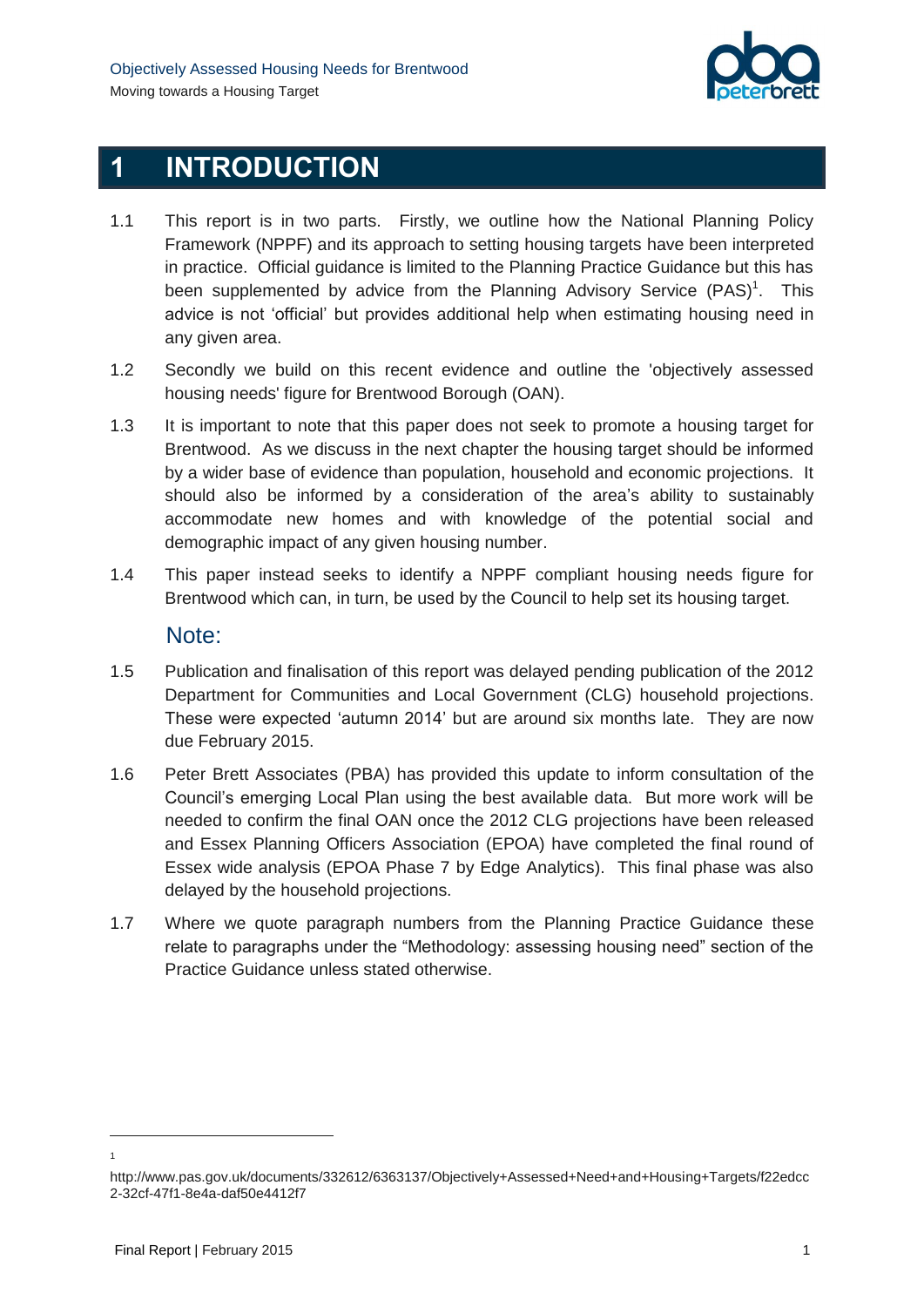

## <span id="page-7-0"></span>**2 BACKGROUND**

- 2.1 Under the previous planning system local authority housing targets were set by Regional Spatial Strategies (RSS). These sought to balance the demand and sustainable supply of new homes across the whole region (East of England). However, the East of England Plan was abolished in January 2013 therefore leaving local planning authorities to set their own targets.
- 2.2 But there are a number of caveats to this freedom. Any emerging housing target needs to be compliant with national planning policy, as set out in the National Planning Policy Framework (NPPF), published in March 2012.
- 2.3 Perhaps the key difference between the former regional approach and that promoted by the NPPF is that housing targets are now a matter to be managed within the Housing Market Area (HMA). According to the NPPF, the primary document for setting housing need should be a Strategic Housing Market Assessment (SHMA).
- 2.4 To this end, in late 2012 the Council and partner local planning authorities (Braintree, Chelmsford, Colchester, and Maldon Councils) commissioned a SHMA from David Couttie Associates (DCA).
- 2.5 The production of the SHMA was significantly delayed; partly because of new data and guidance (Planning Practice Guidance) emerging as it was being drafted. So the project commenced without a full understanding of the scope and implication of the NPPF, and how a 'new style SHMA' should manage housing need.
- 2.6 The Brentwood SHMA (2014) extends to over 170 pages, and when viewed alongside the SHMA partners' reports, the whole SHMA extends to over 1,000 pages, most of which deals with affordable housing need following the former (now cancelled) SHMA guidance (2007). So to help Brentwood Borough Council set its housing target this report was commissioned to compliment the SHMA and provide a simpler assessment of housing need in the Borough.
- 2.7 With reference to the NPPF, Planning Practice Guidance and PAS advice note, this paper draws together a range of household projections commissioned and completed by various parties; for example, PBA (on behalf of Brentwood Borough Council), Edge Analytics (on behalf of the Essex Planning Officers Association) and projections from both the Office for National Statistics (ONS) & CLG. These are tested to develop a range of scenarios that are appropriate and robust for Brentwood Borough.
- 2.8 In this report, we consider housing need arising from Brentwood as a single district. This is because the SHMA concluded that Brentwood Borough could be considered a self-contained HMA, and thus a single district study can meet the requirements of the NPPF as regards a HMA-wide evidence base.
- 2.9 However we must accept that that there are clear links with other neighbouring local authorities; including Chelmsford, Basildon and Epping Forest, plus London. But for any potential cross boundary working the Council has a sound evidence base in the extensive EPOA data which covers the whole of Essex.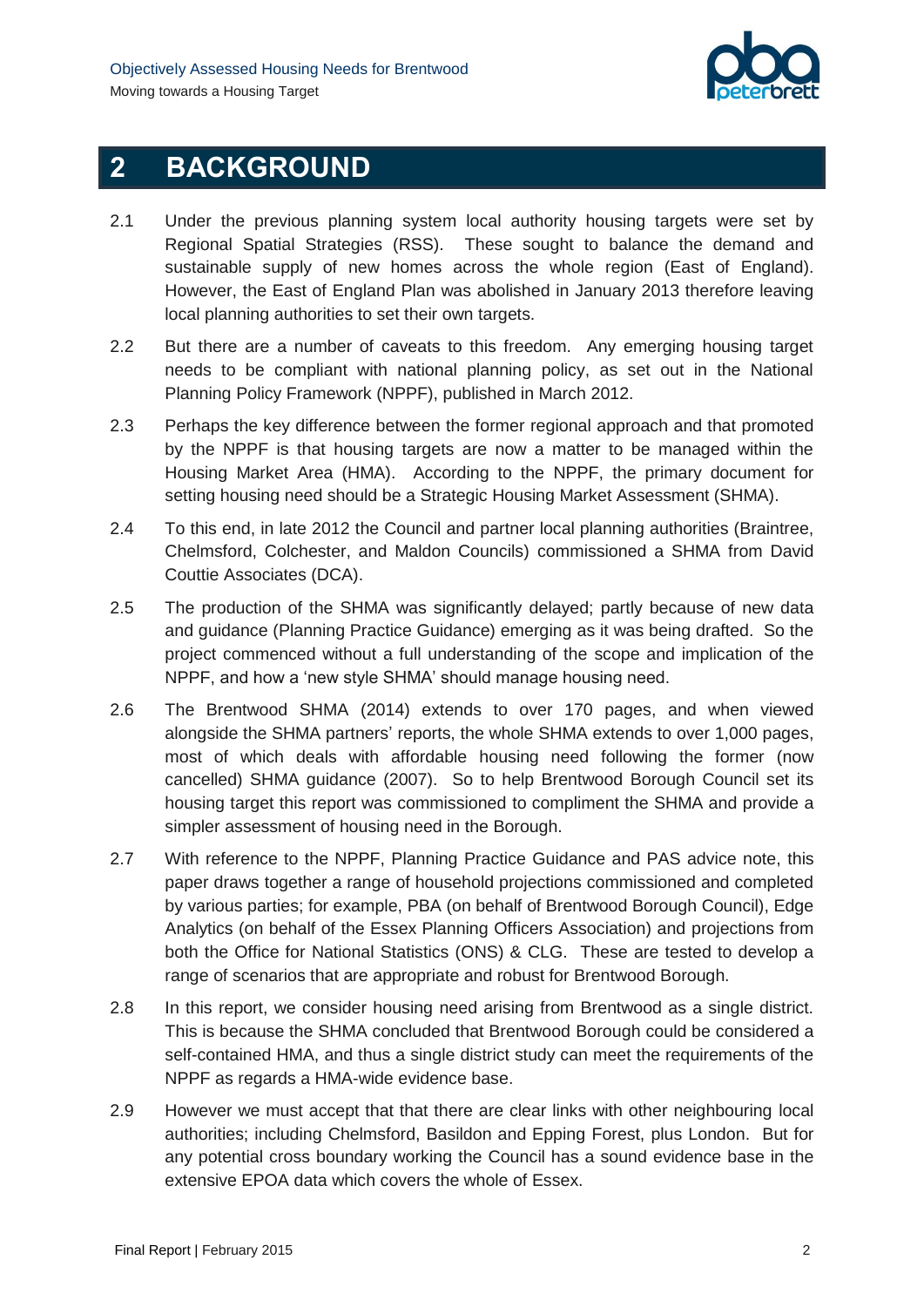

- 2.10 We also understand that Brentwood is seeking to accommodate all its need within its own boundary and no potential HMA partner has requested that the Borough help meet their unmet meet, with the potential exception of London which we discuss later.
- 2.11 As the first step in advising on Brentwood's target, in this chapter we summarise what the NPPF, the Planning Practice Guidance and new PAS advice note requires of local planning authorities.
- 2.12 For the reader there will be some considerable overlap between the text in the PAS advice note and this paper. This is because the same consultant team drafted both documents.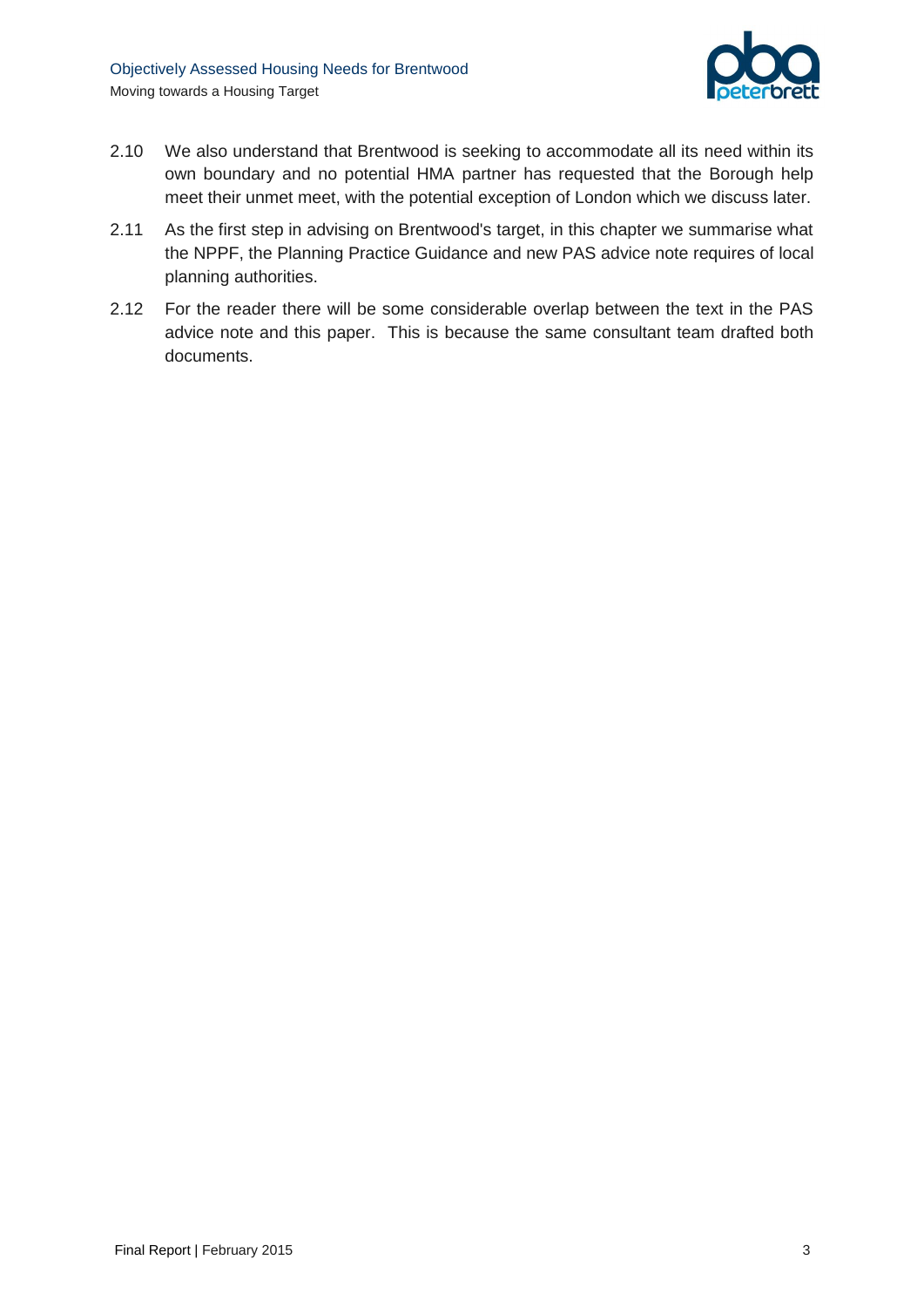

# <span id="page-9-0"></span>**3 NATIONAL POLICY AND GUIDANCE**

<span id="page-9-1"></span>3.1 In this section, we review the requirements of the NPPF and guidance from the Planning Practice Guidance and PAS advice note.

## **National Planning Policy Framework**

- 3.2 Our starting point is national planning policy, as set out in the National Planning Policy Framework (NPPF). Key extracts are quoted below.
- 3.3 In summary, local planning authorities should make objective assessments of housing need, working jointly with neighbouring authorities who share the same housing market area. Given that the Government wants to see many more houses built, Local Plans should provide land to meet those needs in full, insofar as their areas have the sustainable capacity to do so, as defined by other policies in the Framework. Where this capacity does not exist, need should be 'exported' to neighbouring areas. These neighbouring areas should accept it, as far as is reasonable and consistent with their sustainable capacity.
- 3.4 The NPPF is brief, covering housing need in only a few select paragraphs. To help deliver the NPPF the Government produced supplementary guidance in the form of the Planning Practice Guidance. This is a new form of guidance and presents new challenges for anyone attempting to comply with its content.
- 3.5 Of particular note is that the guide is 'live' and can be amended 'when needed'. Some argue that this undermines its use because it removes the certainty formally afforded to published Planning Policy Guidance. There is also some added complication in that both the NPPF and Planning Practice Guidance use the term SHMA. But this was also a term formally used to describe a set technical assessment, which was guided by the 2007 SHMA guidance (now revoked). The 'new style' SHMA is significantly different in approach and this confusion has caused delay in many areas, included (as noted above) across Essex.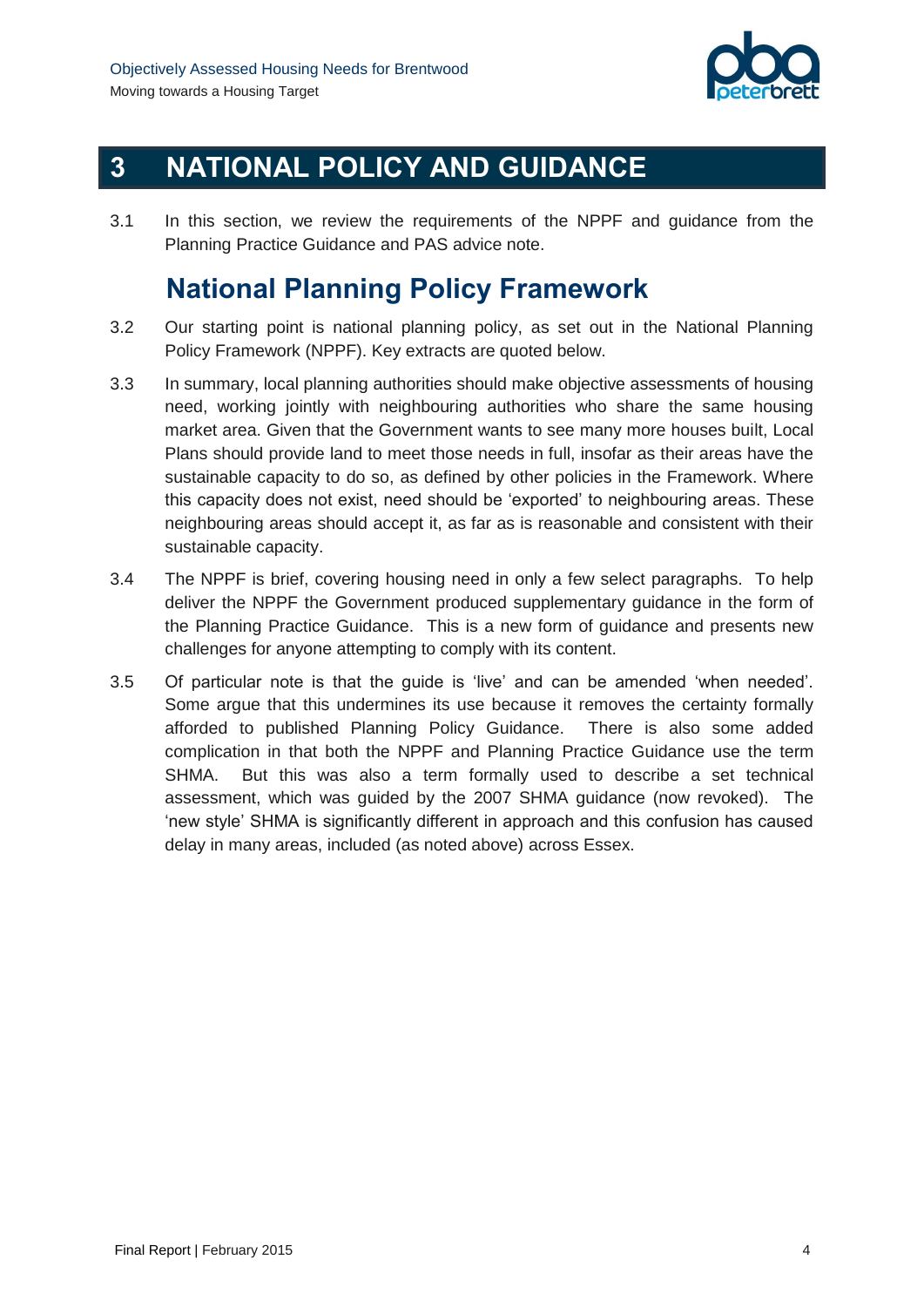

#### **National Planning Policy Framework Housing provision and housing need**

- *'17. Planning should… deliver the homes, business and industrial units, infrastructure and thriving local places that the country needs. Every effort should be made objectively to identify and then meet the housing, business and other development needs of an area, and respond positively to wider opportunities for growth.'*
- *'47. To boost significantly the supply of housing, local planning authorities should… use their evidence base to ensure that their Local Plan meets the full, objectively assessed needs for market and affordable housing in the housing market area, as far as is consistent with the policies set out in this Framework.'*
- *'159. Local planning authorities should have a clear understanding of housing needs in their area. They should… prepare a Strategic Housing Market Assessment to assess their full housing needs, working with neighbouring authorities where housing market areas cross administrative boundaries. The Strategic Housing Market Assessment should: identify the scale and mix of housing and the range of tenures that the local population is likely to need over the plan period which:*
	- *meets household and population projections, taking account of migration and demographic change*
	- *addresses the need for all types of housing, including affordable housing and the needs of different groups in the community (such as, but not limited to, families with children, older people, people with disabilities, service families and people wishing to build their own homes);and*
	- *and caters for housing demand and the scale of housing supply necessary to meet this demand.'*
- *'179. Joint working should enable local planning authorities to work together to meet development requirements which cannot wholly be met within their own areas – for instance, because of a lack of physical capacity or because to do so would cause significant harm to the principles and policies of this Framework.'*
- *'182. The Local Plan will be examined by an independent inspector whose role it is to assess whether the plan has been prepared in accordance with the Duty To Cooperate, legal and procedural requirements, and whether it is sound. A local planning authority should submit a plan for examination which it considers is "sound" – namely that it is:*
	- *Positively prepared – the plan should be prepared based on a strategy which seeks to meet objectively assessed development and infrastructure requirements, including unmet requirements from neighbouring authorities where it is reasonable to do so and consistent with achieving sustainable development;*
	- *….'*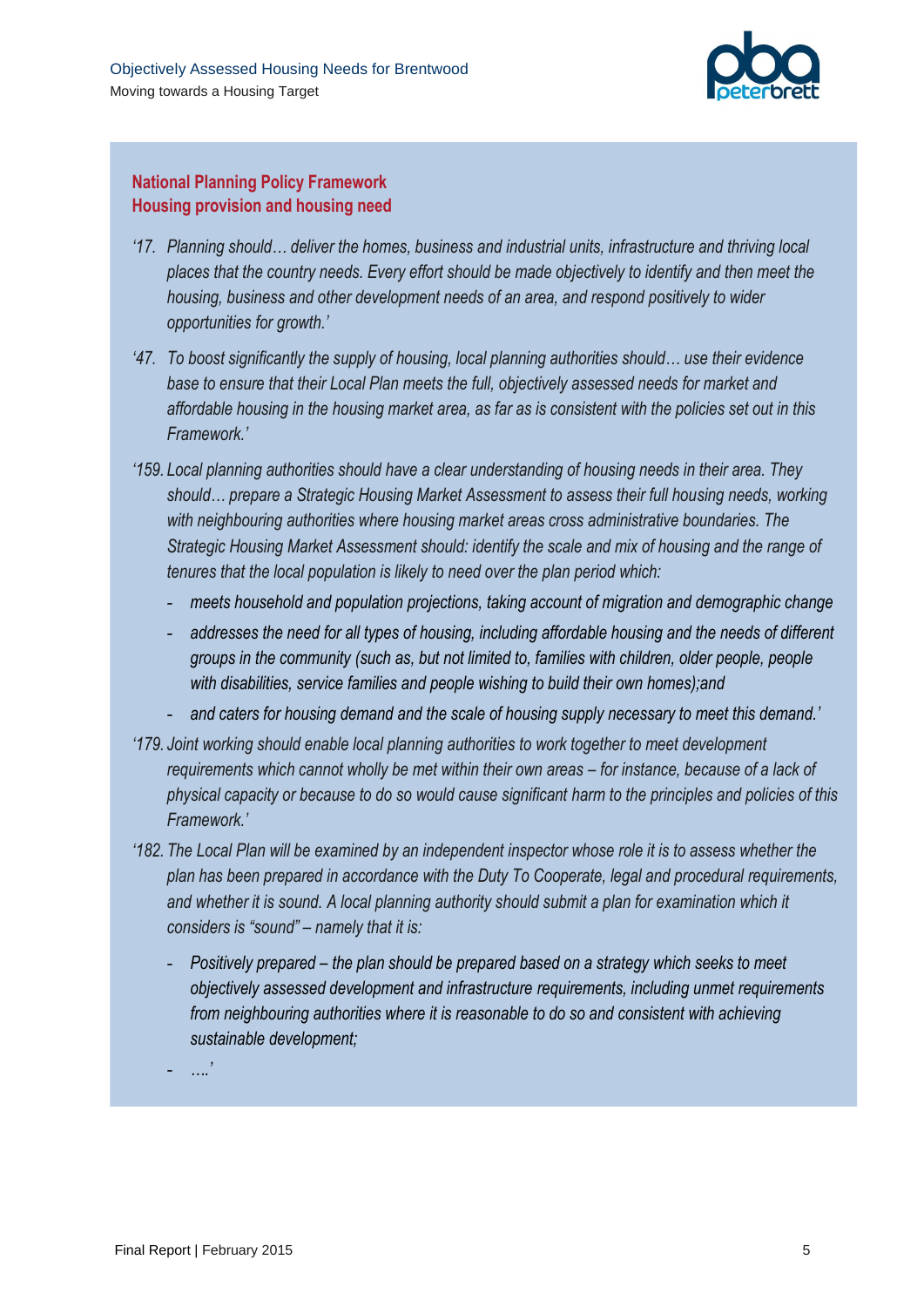

# **Planning Practice Guidance**

- <span id="page-11-0"></span>3.6 The Planning Practice Guidance section on housing and economic development needs assessments deals with housing in three sub-sections:
	- The approach to assessing need
	- Scope of assessments
	- **Methodology: assessing housing need.**
- 3.7 The first two sub-sections provide general guidance, covering both housing and economic development. The third is specific to housing. In paragraph 01 of the first sub-section, the Planning Practice Guidance clarifies that the assessments it describes includes the SHMA required by the NPPF.
- 3.8 The Planning Practice Guidance puts forward a 'standard methodology' for assessing housing needs. It advises that other methodologies are possible, but the standard one is strongly recommended, and any authority that chooses to depart from it should explain why. In summary, the steps in the method are as follows.
	- i **Define the housing market area (HMA)**

Where the housing market area covers more than one authority, the housing needs assessment should relate to this larger area, not the individual authority.

#### ii **Refer to the CLG household projections**

The CLG projections (which in turn are derived from the ONS population projections) provide the 'starting point' estimate of housing need.

#### iii **Adjust for factors that are not captured by the CLG projections**

This stage may include the following:

- a. Update the projection to take account of the latest available information;
- b. If using the latest CLG projection, which is the 2011-based interim projection and only extends to 2021, 'assess likely trends after 2021 to align with development plan periods';
- c. Adjust for other local circumstances, including exceptional or one-off events either past or expected, such as the building of an urban extension or a new university.
- d. If market signals show that planning in the past has undersupplied need, adjust the CLG projection upwards;
- e. If the demographic projection does not provide a sufficient labour supply to match the expected growth in jobs, adjust them upwards.
- 3.9 Explaining why the projections might need adjusting, the Planning Practice Guidance notes that the CLG household projections are trend-based – that is, they carry forward past trends in population and household formation. Accordingly, they cannot predict the impact of changes that are not captured in past trends, such as changing economic circumstances or government policy.
- 3.10 It is important to note that the Planning Practice Guidance recommended method for needs assessment excludes any analysis of supply constraints that might restrict the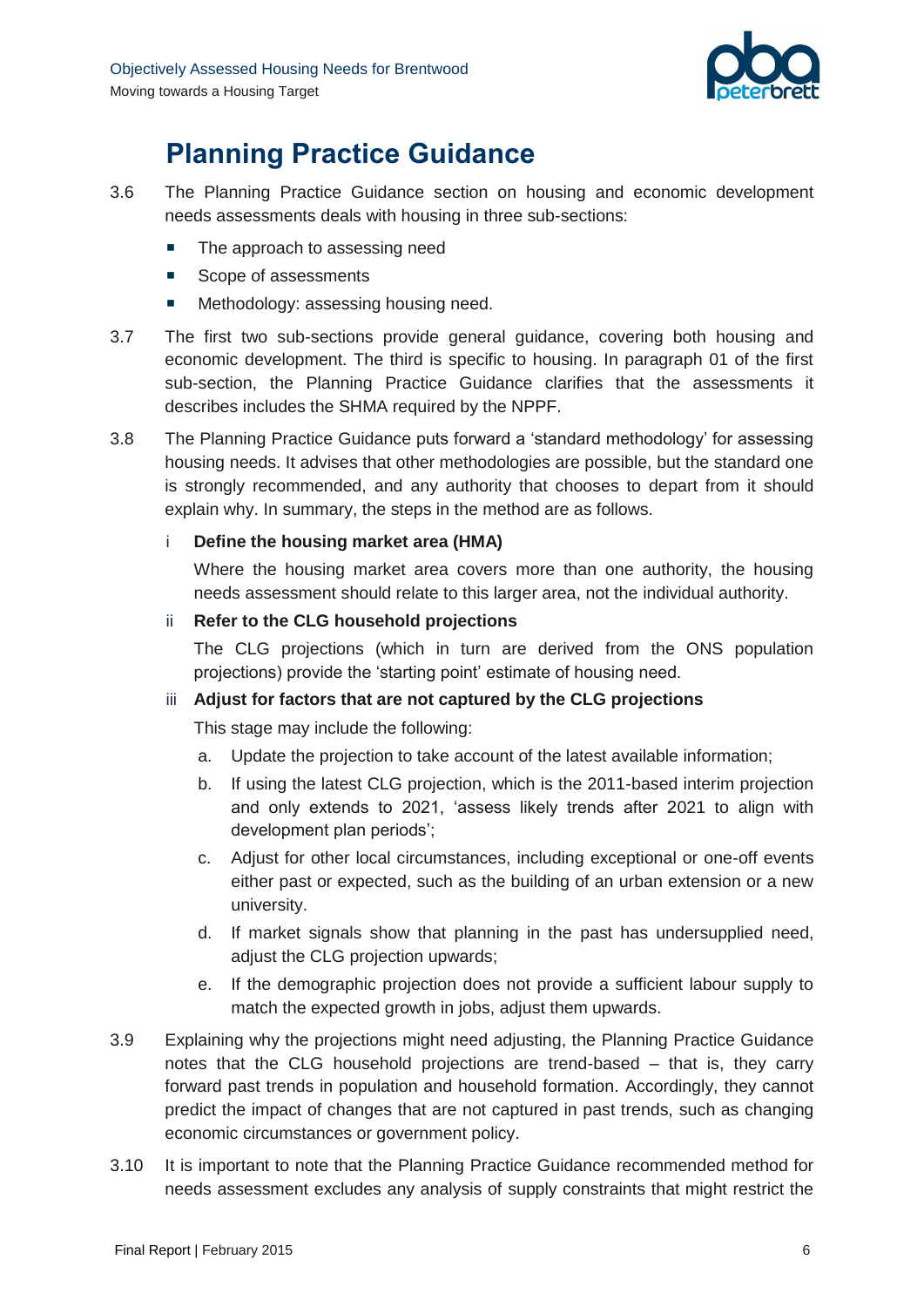

delivery of new housing. Indeed in the previous section the guidance emphasises that constraints have no bearing on housing need – though they do of course bear on housing provision targets:

*'The assessment of development needs is an objective assessment of need based on*  facts and *unbiased evidence. Plan makers should not apply constraints to the overall assessment of need, such as limitations imposed by the supply of land for new development, historic under performance, viability, infrastructure or environmental constraints. However, these considerations will need to be addressed when bringing evidence bases together to identify specific policies within development plans.'* 

3.11 Following publication of the Planning Practice Guidance a number of Councils (and others) suggested to the Planning Advisory Service that a companion advice note was needed. This was partly because dealing with many of the technical elements of the Practice Guidance was poorly understood by practitioners, particularly the use, limitations and mechanics of the Household Projections (the starting point for housing needs work). This advice was published in June 2014.

## **PAS advice note**

- <span id="page-12-0"></span>3.12 We will not repeat the content of the PAS note here. But in summary it confirms that while ONS projections are the starting point for setting housing need they need treating with extreme caution and particularly more recent population projections.
- 3.13 More recent projections are particularly problematic because, as the note explains, ONS projections are not forecasts and as projections they broadly carry forward recent observed past trends. Most volatile is the short 'trend base' period used to estimate future migration.
- 3.14 The ONS normally only look back five years before projecting forward 10 or 20 years into the future. Clearly the recent five year period is heavily influenced by the recession and credit crunch period and is therefore a poor barometer of longer term demand when the economy should not be so recessionary.
- 3.15 A further and related difficulty is the choice of headship rate assumptions. As discussed in more detail below there are two sets in common use, the 2011 and 2008 set. Using either (or a mix) has various drawbacks and so need testing.
- 3.16 The note also provides a more detailed definition of housing need than available in the NPPF or Planning Practice Guidance. The note defines need as:

*'The housing that households are willing and able to buy or rent, either from their own resources or with assistance from the state'.*

3.17 In this definition, 'need' is synonymous with 'demand', covering the affordable sector as well as market housing. Total need, or demand, equals the total housing that would be provided across both sectors, if land supply was not constrained by planning. This is why the assessed total need is often described as a policy-off estimate.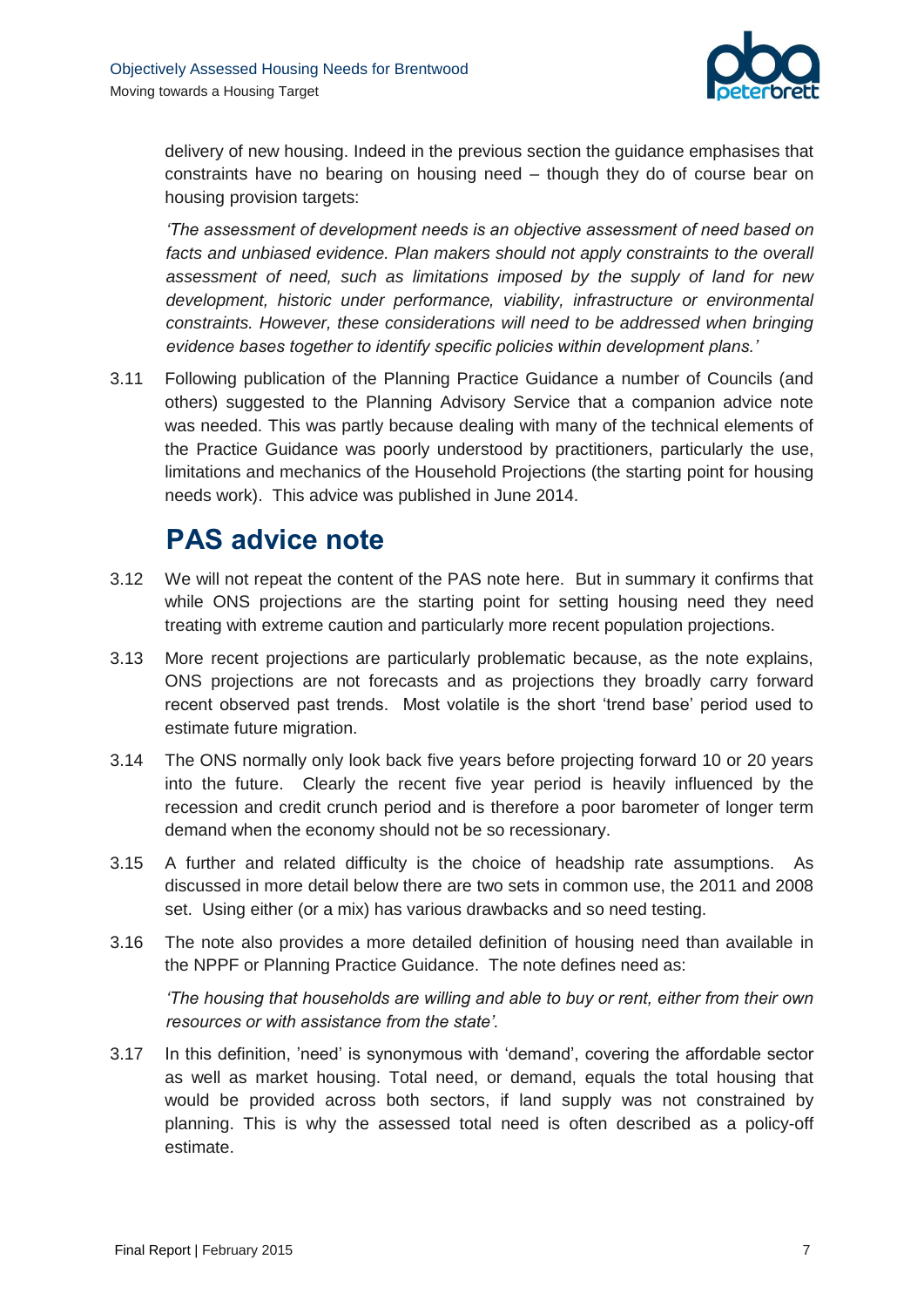

3.18 Building on the advice note, we pull together and test a range or projections which have over time been prepared for Brentwood and develop a more robust range as a starting point for housing need.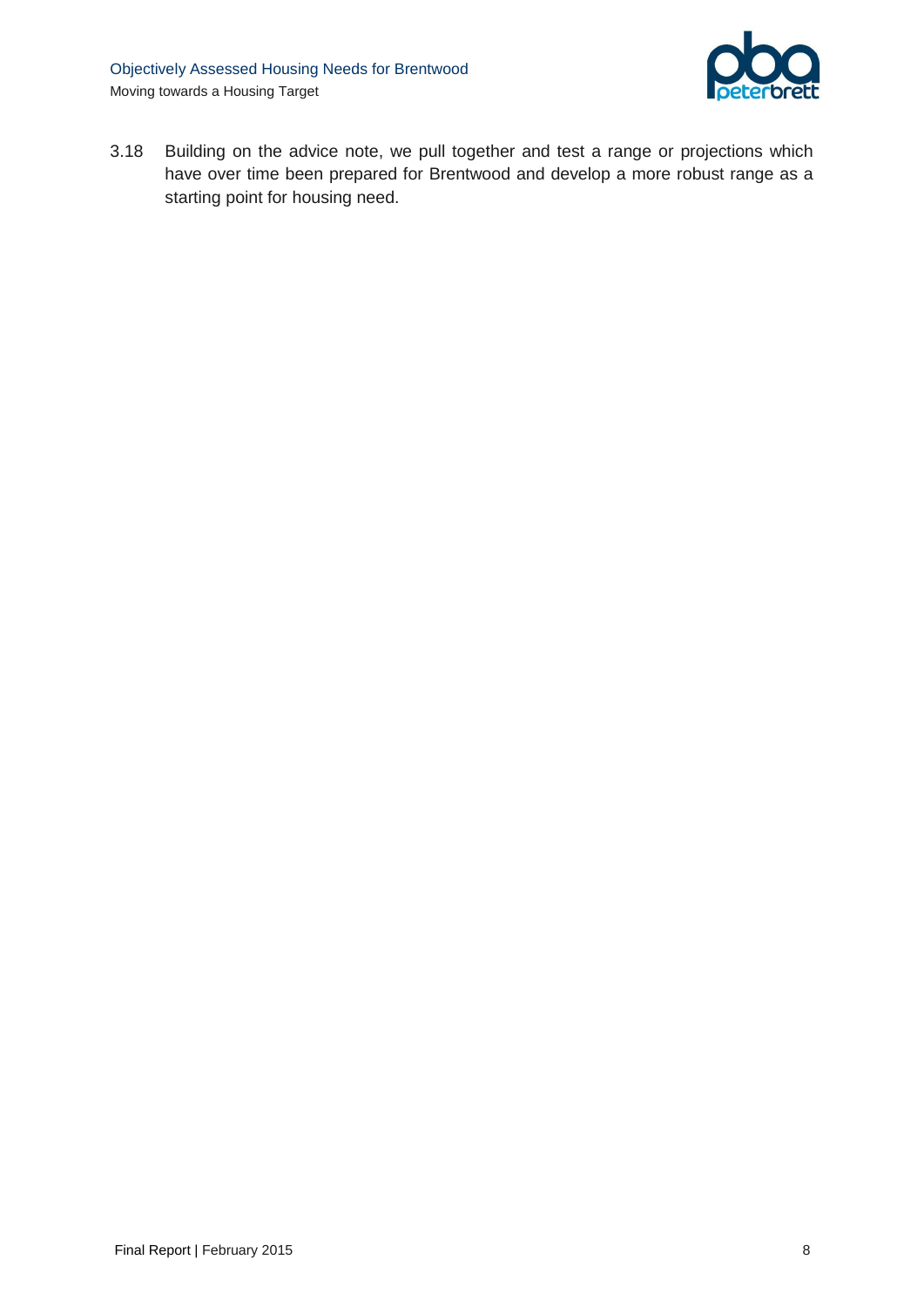

# <span id="page-14-0"></span>**4 UNDERSTANDING THE PAST**

## **Introduction**

- <span id="page-14-1"></span>4.1 The logic of the approach outlined in the PAS advice is to first assess a range of demographic projections, making adjustments and potential corrections in line with the Planning Practice Guidance and then look at market signals to narrow the range of potential housing need scenarios.
- 4.2 In many places this approach is reasonably simple. But here the range of potential demographic projections is so extensive that it is sensible to first look at the past and also consider market signals before introducing the demographic projections in detail.
- 4.3 Many of the demographic projections available to Brentwood have been developed for the Essex Planning Offices Association (EPOA) which covers a very large and diverse area extending well beyond any potential Brentwood HMA. But the parameters used in some of the EPOA scenarios may not be appropriate to the local circumstances when tested in more detail.
- 4.4 With reference to the PAS advice note, there are three main reasons why the resulting household numbers from any projection may not provide a true picture of future housing demand.
	- **The projections may be technically flawed. For example, the projections may not** have caught up with the latest available data, or even these latest data may be open to doubt.
	- The projections essentially assume that the external (non-demographic) factors that drive demographic change will be the same as they were in the past. But these factors may change in the future; for example, the economy might improve resulting in more local job opportunities.
	- The projections in effect assume that in the base period the demand for housing land was fully met. But in practice it may be that past planning policy constrained housing development in the area, so the planned land supply fell short of demand. Thus, the projections will roll forward that constraint and understate future demand.
- 4.5 In the rest of this section we look at the past delivery of housing, to see to what extent the Borough met its past 'quota' of housing need. We then move on to look at market signals (house prices etc) to see how well past delivery met market demand. The logic in the Planning Practice Guidance (and outlined in the PAS note) is that, regardless of past housing targets, if housing demand outstripped supply then this mismatch should be visible from an analysis of market signals.

# **Past housing supply**

<span id="page-14-2"></span>4.6 National policy has long tried to shape and mould housing demand. Since the start of the English planning system, the Government has tried to use policies of restraint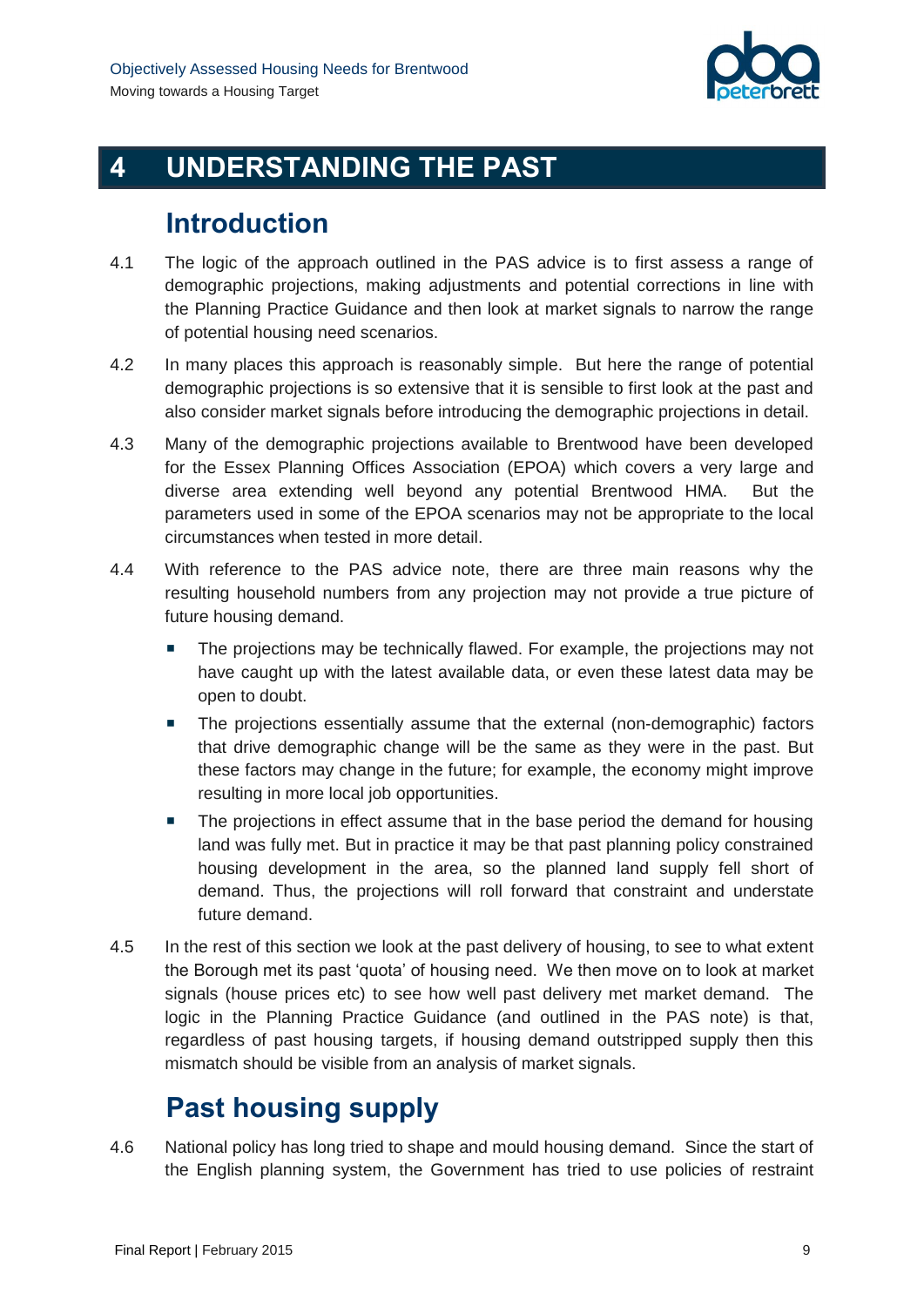

(and growth) to move housing demand between localities. The most obvious example is the establishment of the Green Belt.

- 4.7 Because of this long-term policy led intervention, we have no easy way of establishing the true market demand for housing without any planning policy intervention.
- 4.8 The Planning Practice Guidance appears to recognise this limitation. By requiring that housing needs analysis commences from official household projections it is clear that the starting point is not 'policy neutral' but 'policy same'. But the complication here is that planning works to a different time horizon than the demographic projections. The ONS projections use a short (five year) base period to inform their trend whereas it is normal for development plans to provide for 15 years with an uneven trajectory. A plan target can be met in totality over the life of the plan but with very different rates of delivery in each five year tranche.
- 4.9 There are also examples of where Councils have failed to provide land for development in a timely manner and so 'unfairly' constrained delivery below their former planned targets. For example by not adopting a development plan in conformity with the then extant RSS. This omission could result in a low demographic projection because only the 'policy void' period forms the basis of the demographic projection.

### Development plan background

4.10 Compared to many local authorities Brentwood benefits from a reasonably recent development plan. Brentwood's last adopted plan was the Brentwood Replacement Local Plan (2005). But by the time the plan was adopted it was nearly time expired. The plan's housing target was taken from the Essex Structure Plan (2001) and had a base date of 1996, ending in 2011. Under the Structure Plan the Borough was required to provide 1,450 dwellings between 1996 and 2011 – 97 dwellings per annum (dpa). Table 4.1 shows the breakdown of supply in the Local Plan.

| Urban<br>capacity<br>density<br>assumption | <b>Completions</b><br>1996-2001 | Outstanding<br>large site<br>permissions<br>(at April<br>2001) | <b>Discounted</b><br>urban<br>capacity<br>study | <b>Total supply</b> | <b>Structure</b><br>Plan<br>provision<br>1996-2011 |
|--------------------------------------------|---------------------------------|----------------------------------------------------------------|-------------------------------------------------|---------------------|----------------------------------------------------|
| Average                                    | 414                             | 611                                                            | 574                                             | 1,596               | 1,450                                              |

#### <span id="page-15-0"></span>**Table 4.1 Supply of housing in Brentwood, 1996-2011**

Source: Brentwood Replacement Local Plan

4.11 The Structure Plan, and Local Plan strategy was one of housing restraint. This mostly reflected the Green Belt and thus development capacity was severely limited. The Structure Plan focus was on delivering the housing needs of Essex elsewhere in the County where the constraints were not as absolute.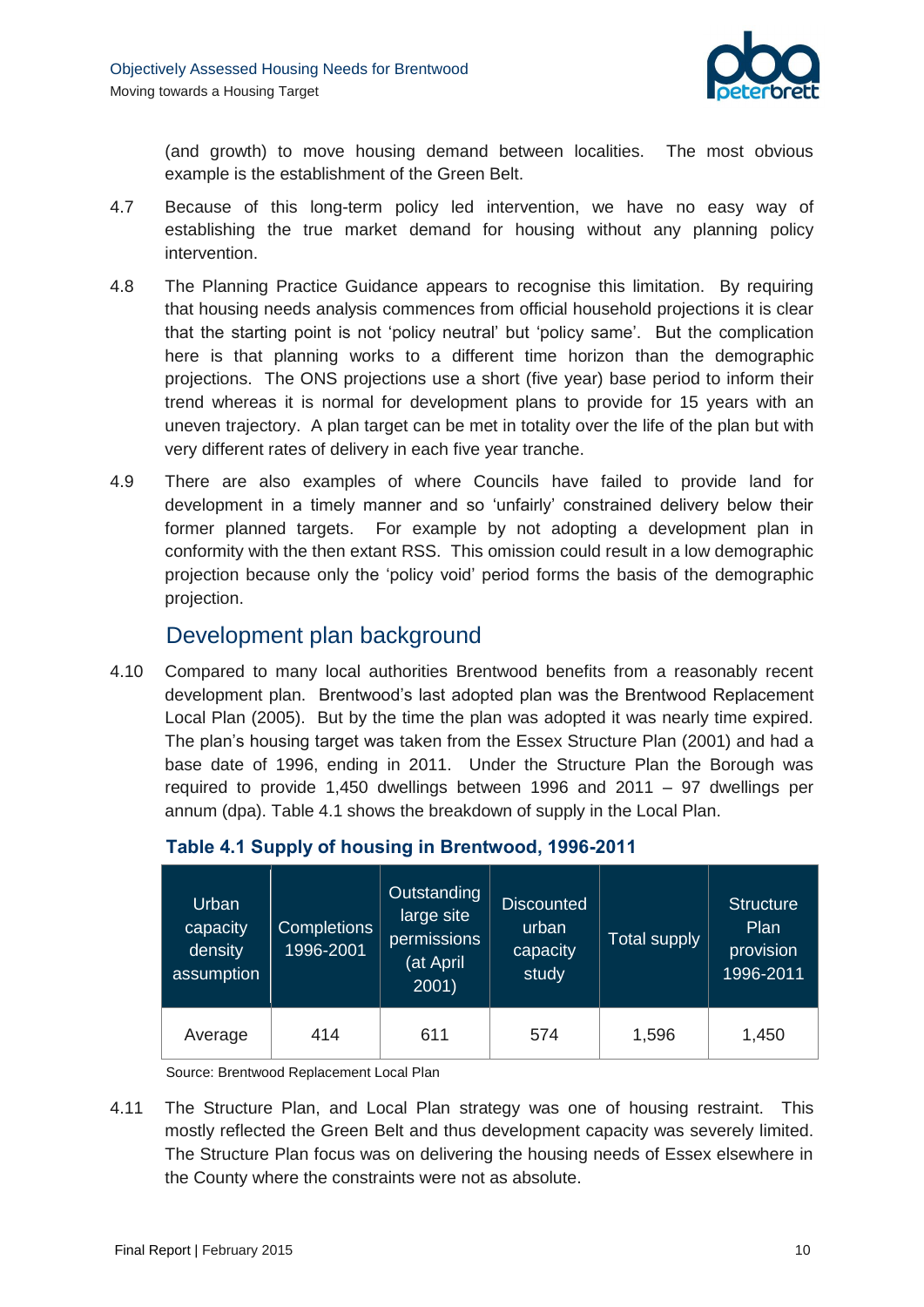

- 4.12 For delivering the housing targets, the Borough was reliant largely on brownfield 'windfall sites' and so housing delivery was not unduly hampered by the late adoption of the local plan which relied on large scale brownfield sites. The table above shows that roughly two-thirds of the plan's target was already completed or in the pipeline by the time the plan was adopted.
- 4.13 The remaining third was planned to come forward either on smaller windfall sites or a number of new local plan housing allocations. Although these were classed as allocations most were effectively known brownfield windfall sites. The largest sites were the former Warley Hospital (360 homes), the former Transco Site (350 homes), and Beckett House Baytree Centre (125 homes); all of which were brownfield redevelopment sites.
- 4.14 In 2008, following adoption of the Local Plan, the East of England Plan (RSS) increased the Brentwood housing target to 175 dpa. However, as we show below this level of housebuilding was already being achieved in the Borough regardless of the lower local plan target. Brownfield sites and sustainable windfall development was sufficient to meet this emerging higher target.

### Housing delivery

<span id="page-16-0"></span>4.15 Figure 4.1 shows completions in Brentwood Borough against annual targets from the Brentwood Replacement Local Plan and the East of England Plan.



#### **Figure 4.1 Brentwood housing completions, 1996-97 to 2012-13**

Source: Brentwood AMRs, Replacement Local Plan, East of England Plan

4.16 For the purposes of this report we can conclude that both of the housing targets, the lower Structure Plan and higher East of England Plan targets, were met or exceeded over their respective plan periods. An early Structure Plan shortfall, prior to 2001, was made up on the latter years of the plan. The higher East of England Plan target was broadly met or slightly exceeded with some year-by-year variations.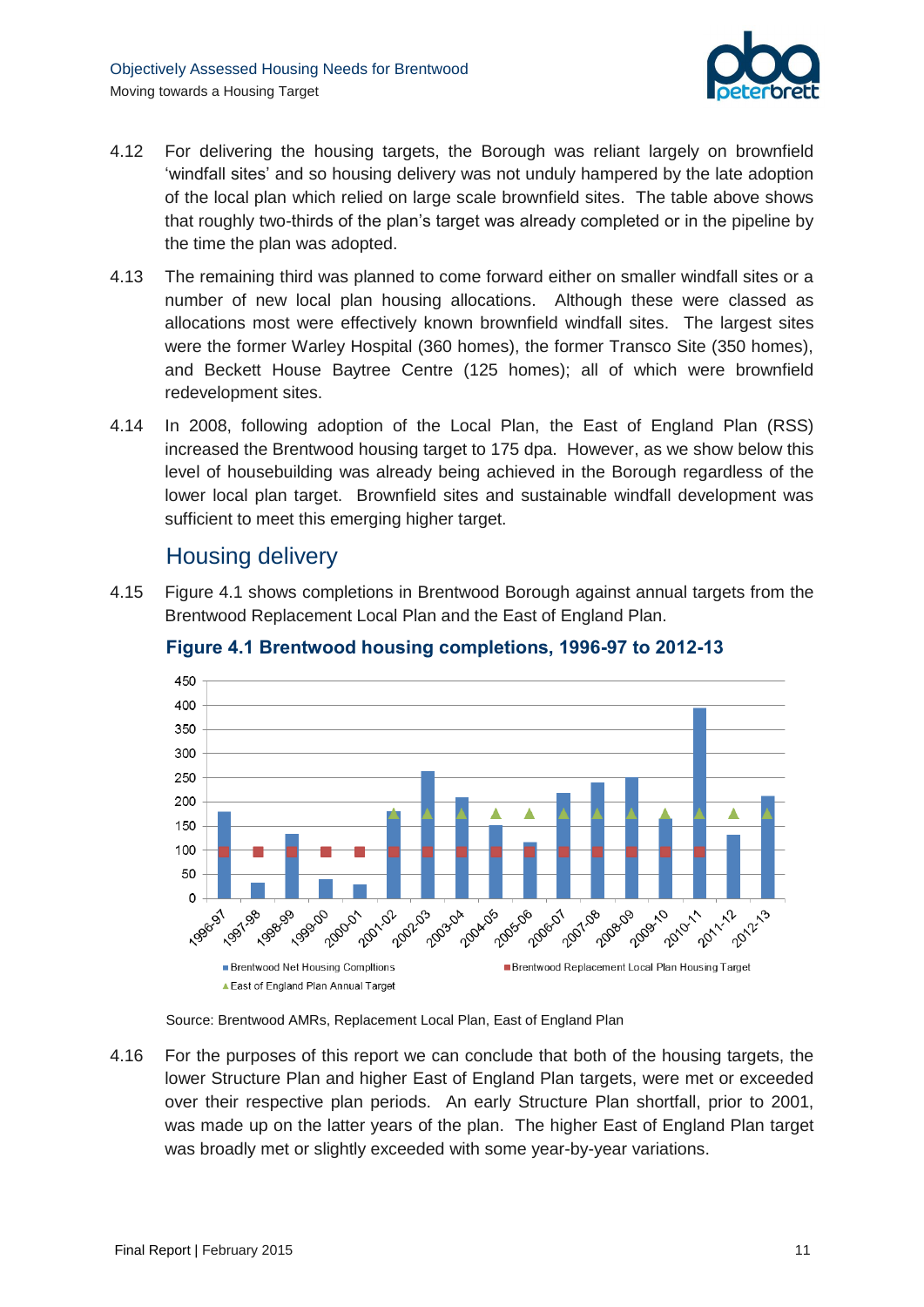

- 4.17 The most obvious variation relates to the 2010-11 year where delivery exceeded the East of England Plan target by a considerable margin. For Brentwood 2010-11 was an especially high 'boom year' with nearly 400 dwellings completed – the highest rate of housing delivery on record. This peak runs counter cyclical to the national trend; in 2010-11 delivery was falling as the credit crunch and recession took hold.
- 4.18 For the projections, which we discuss in more detail later, understanding the reason for this peak is important. Our normal advice is that the most recent ONS/CLG household projections (2012) should be treated with caution because they reflect low (recessionary) levels of housebuilding. The base period used in the most recent projection is almost entirely recession based where migration out of the main cities was lower, reflecting limited housebuilding and confidence to move (2007-2012). But this simple rule does not apply here: 2010-11 was a local 'boom' year.
- 4.19 The reason for this local housing delivery boom was that a small number of sites, most noticeably the former Warley Hospital Site were committed for development prior to the full onset of the recession and were unable to be halted. The hospital site had a long and complicated planning history related partly to the wind down of the NHS use but also the fact that parts of the site are listed. The site finally completed 300 units in the 2010-11 monitoring year.
- 4.20 It is difficult to spot absolute trends with such a small low housing number because the trajectory may be related to wider market signals but is largely dictated by site circumstances. But we can see that development 'slumped' to below peak housing boom levels following the completion of the hospital site. Excluding this special case, housing delivery broadly follows the national trends; i.e. boom in the mid-2000s followed by a recessionary decline.

### **Summary**

- 4.21 Prior to 2001 the Borough failed to meet its Structure Plan target. But this shortfall was made up in later years. From 2001 onwards, the Council delivered enough housing to satisfy the requirements of the Local Plan. The Borough also delivered enough new housing to meet the higher East of England Plan targets. On average the Borough delivered 211 dpa (2001-2013) compared to an East of England Plan target of 175 dpa.
- 4.22 The age of the development plan, and its reliance on complicated brownfield redevelopment sites meant that delivery peaked slightly later than the national house building industry. A small number of local plan allocated sites were committed just as the economy entered recession and were completed in 2010/11. The delayed former Warley Hospital site delivered 300 units in the 2010-11 year.
- 4.23 So, contrary to many other parts of England, the last five years of housing delivery (predating the last round of population projections) was on average higher than longer term trends.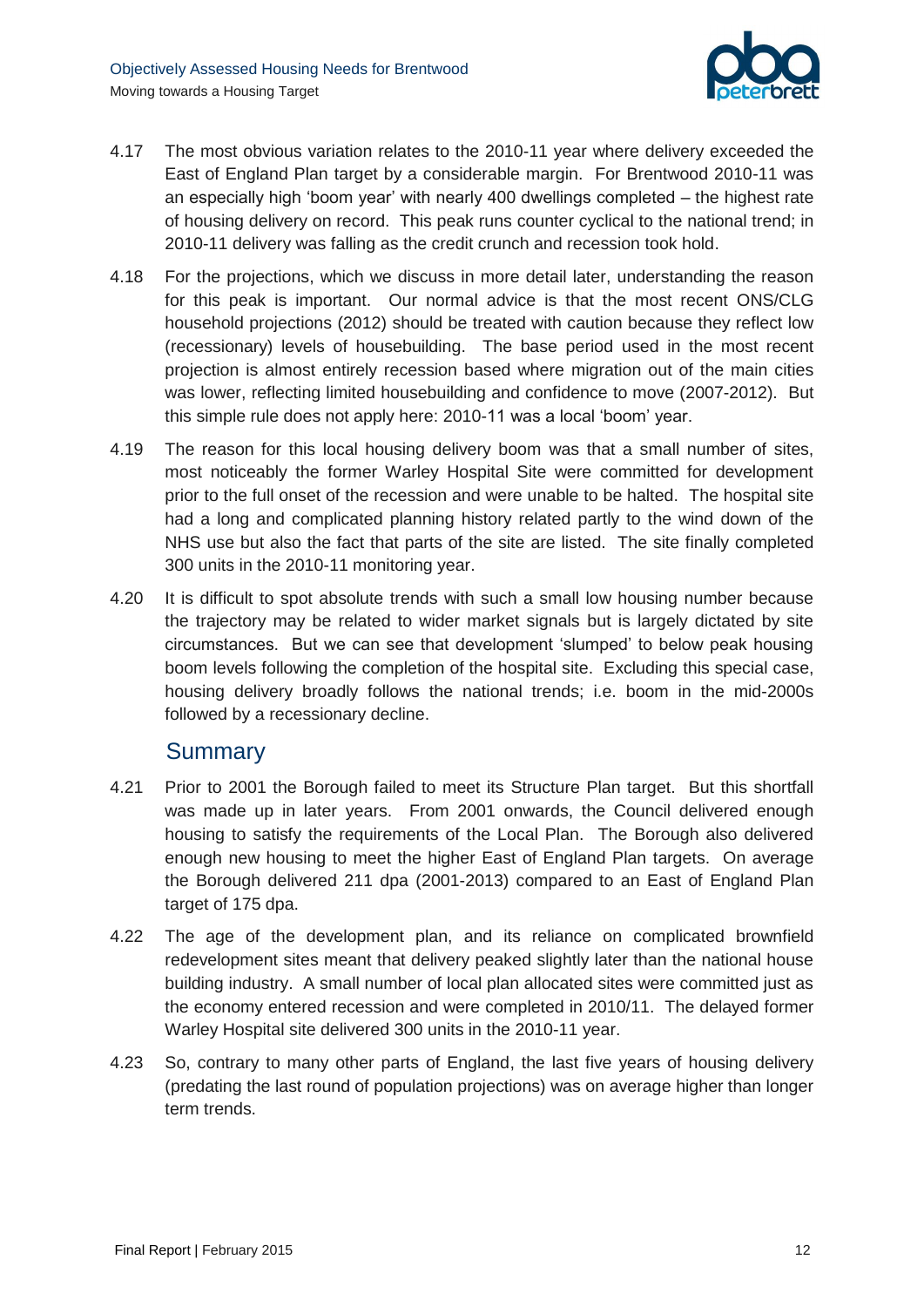

## **House prices**

- <span id="page-18-0"></span>4.24 Above we concluded that the Borough broadly met, or exceeded, its housing targets since 2001. On this basis, there is no need to 'correct' or upwardly revise any potential demographic projection. However the Planning Practice Guidance requires planners to also test the projection base periods to see whether market conditions have worsened; so whether the past rate of housing delivery and housing targets has unduly constrained the market below demand.
- 4.25 The focus of this analysis is the rate of change relative to comparator areas as opposed to an absolute comparison. So in the case of house prices the analysis focuses on whether houses have become relatively more expensive compared to comparators. Houses will always be more expensive in some parts of the country when compared to others and it is not the objective of Government Policy to equalise national house prices.
- 4.26 With reference to Land Registry data, in September 2014 the average house price in Brentwood was £354,821. For comparison, the average house prices were £207,896 in Essex and £177,221 in England and Wales. So average prices in Brentwood are higher than Essex and England and Wales.
- 4.27 But looking at house price change, this has largely tracked regional and national trends. Figure 4.2 shows mean house prices between 1996 and 2012 indexed. It shows that mean house prices in Brentwood exactly mirrored Essex and the East of England. By 2012 they had all converged with the national rate of increase.
- 4.28 This shows that while Brentwood remains expensive, the rate of new house building in Brentwood did not unduly constrain the market; the rate of house price increase was no better or worse than the national and regional average.
- <span id="page-18-1"></span>4.29 The rate of house building broadly met market demand and house prices did not increase at a faster rate because of a lack of housing supply.



#### **Figure 4.2 Mean house prices, 1996-2012 (Indexed)**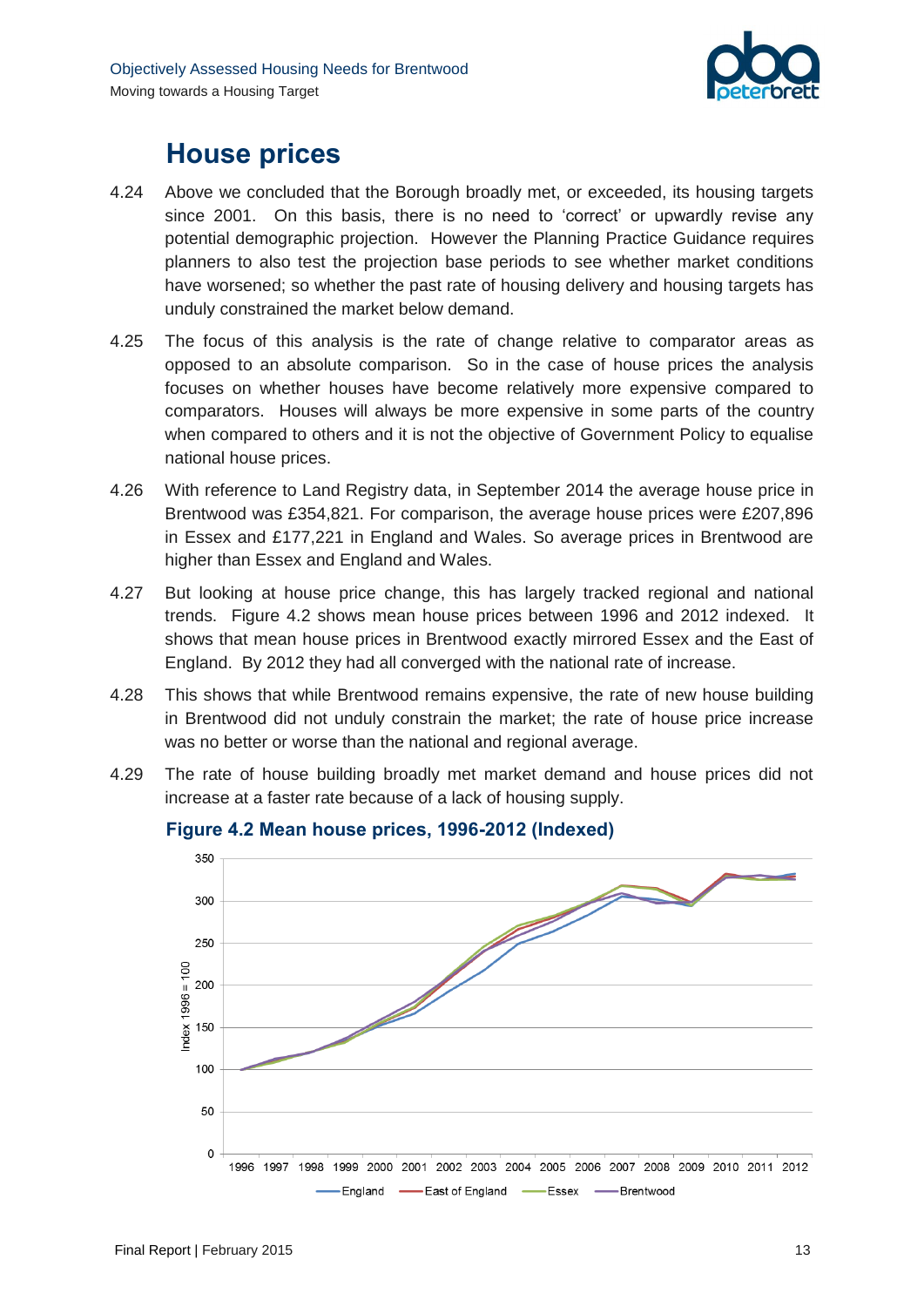

Source: CLG live table 581

# **Affordability**

- <span id="page-19-0"></span>4.30 As would be expected given the high house prices, affordability is a concern.
- 4.31 Figure 4.3 below compares the ratio of lower quartile house prices with lower quartile earnings. A high ratio indicates low affordability, where the cheapest dwellings are less financially accessible to the people on the lowest incomes. Brentwood has had a higher ratio than the county, the region and the country since 2001.
- 4.32 Local affordability appeared to improve slightly in the middle of the 2000s. The gap between Brentwood and the comparators narrowed between 2001 and 2008. But by 2013 the gap had again reverted.



<span id="page-19-2"></span>**Figure 4.3 Ratio of lower quartile house price to lower quartile earnings**

## **Market rents**

<span id="page-19-1"></span>4.33 The Valuation Office Agency (VOA) provides data on market rents, but only since 2011. Figure 4.4 shows that rents across England, the East of England and Essex have stayed relatively stable in the past few years, whereas rents in Brentwood have been slightly increasing. Average rents in Brentwood have also been about £200 higher than the comparators, and have been since 2001.

Source: CLG Table 576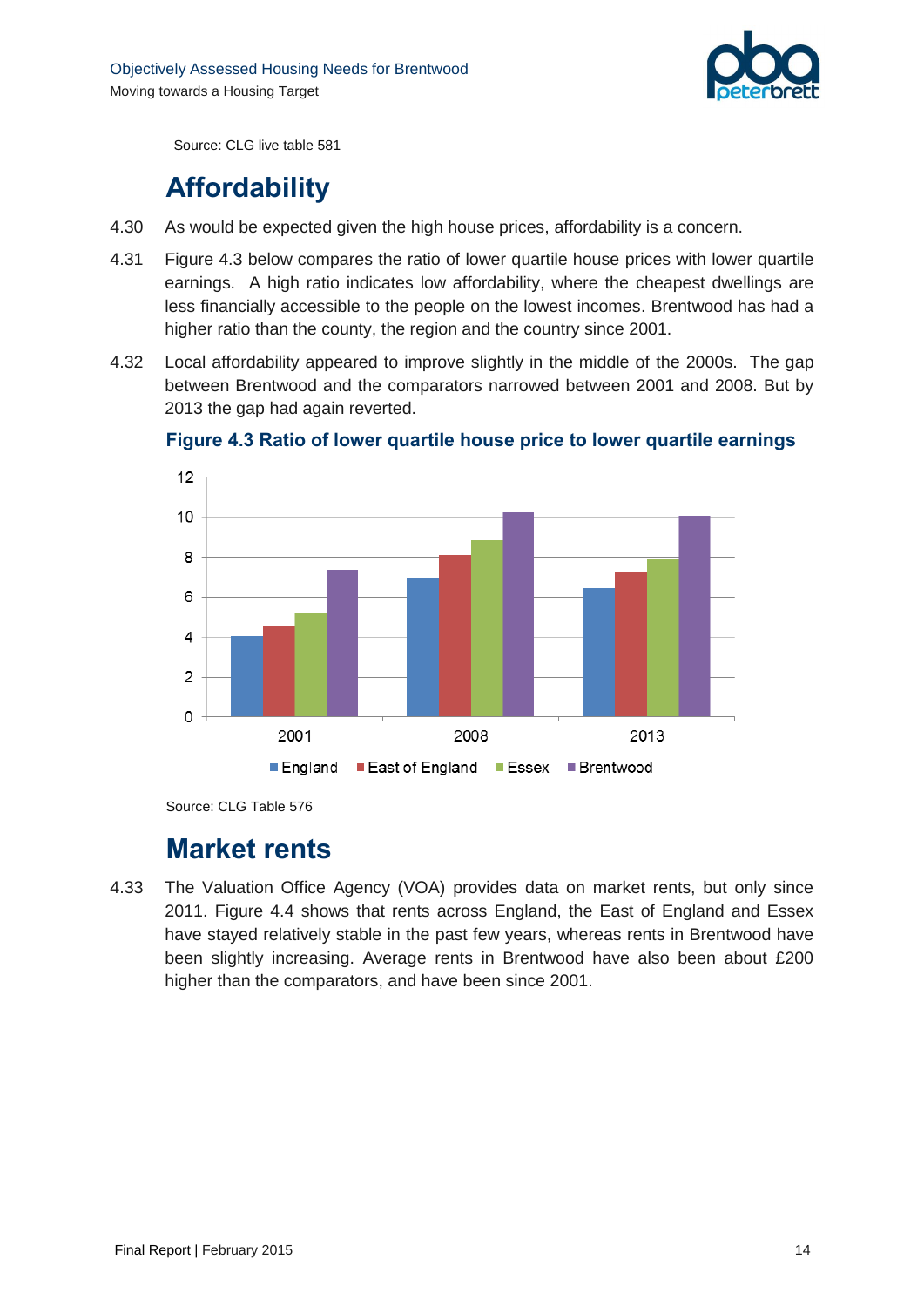

<span id="page-20-1"></span>

**Figure 4.4 Average market rents, 2011-14**

Source: VOA

## **Overcrowding and concealed households**

- <span id="page-20-0"></span>4.34 The 2011 Census provides new data on the level of 'overcrowding' and concealed households in the housing stock. Although Brentwood is expensive, its housing stock is not overcrowded and there are only 243 concealed families.
- 4.35 Figure 4.5 shows occupancy ratings, as defined by ONS and calculated from Census data. Starting from the base of the columns, the chart counts the percentages of dwellings that are under-occupied, correctly occupied and over-occupied according to ONS definitions, which are based on numbers of bedrooms.



#### <span id="page-20-2"></span>**Figure 4.5 Occupancy rating, 2011**

Source: ONS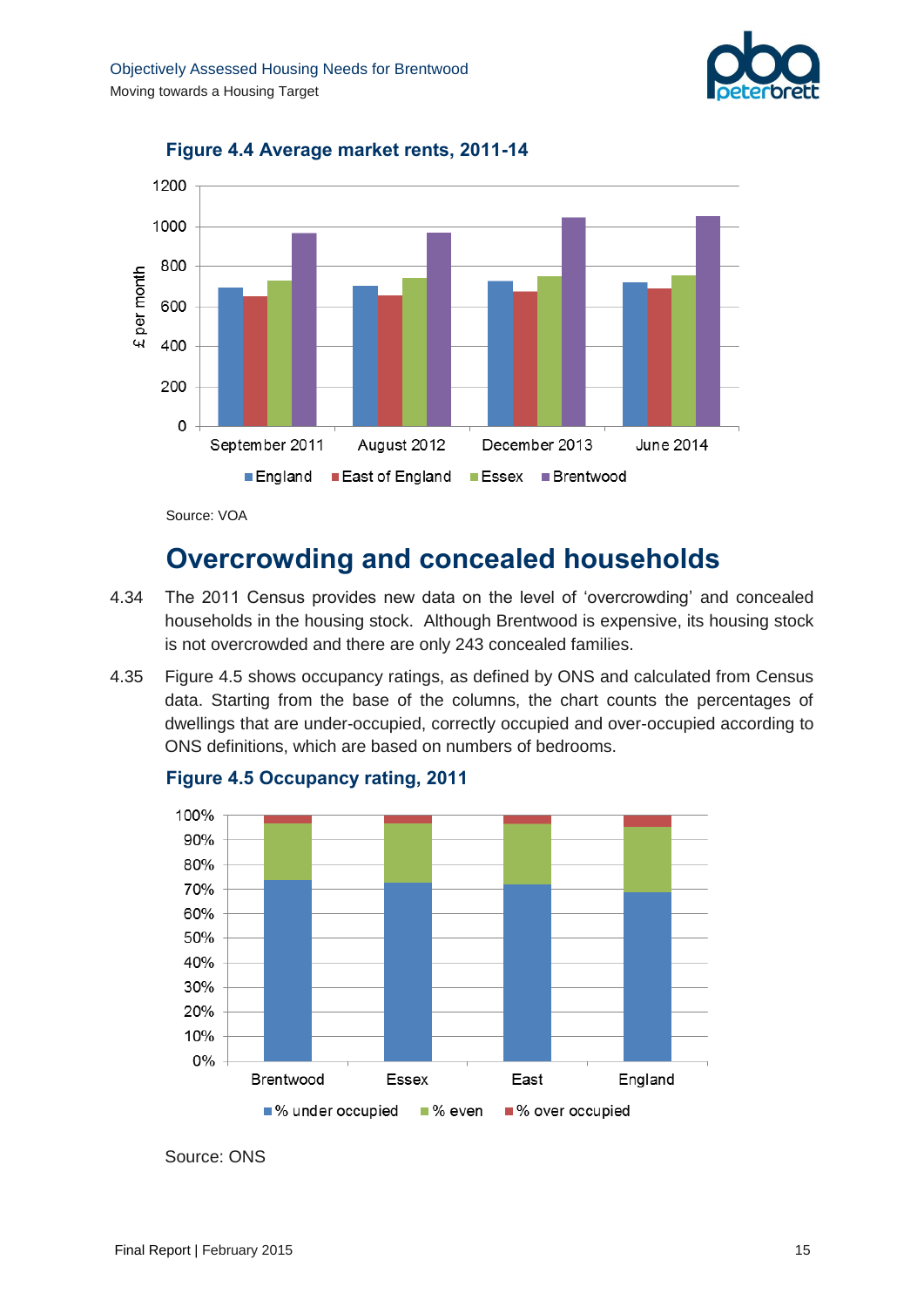

- 4.36 Using the ONS definitions, the majority of dwellings in all areas are considered underoccupied. The proportion of over-occupied dwellings is small, at around 3% for Brentwood, Essex and East of England, and slightly higher for England at around 5% for England. Therefore, over-occupation in Brentwood is similar to its local comparators and under the England average percentage.
- 4.37 The 2011 Census defines a concealed family as a couple or single parent family, living in a multifamily household, where the Family Reference Person (FRP) is not the Household Reference Person (HRP).
- 4.38 Concealed families include: young adults living with a partner and/or child/children in the same household as their parents; older couples living with an adult child and their family; and unrelated families sharing a household.
- 4.39 Figure 4.6 shows only the percentage of concealed families by age of FRP from the Census 2011. The 24 and under age bracket has the largest percentage of concealed families – around 13%. The 25-34 age bracket is far lower but still higher than the other age brackets following age 35.
- 4.40 Despite the 24 and under age bracket being the highest and therefore most concerning finding – there is little difference between the percentages for each of the comparators areas, showing that concealed families in this age bracket is as much of an issue at the local level as it is with the regional and national level. The same applies to the 25 to 34 age bracket, but here Brentwood is lower than the national percentage.

<span id="page-21-0"></span>

**Figure 4.6 Concealed families by age of Family Reference Person**

Source: ONS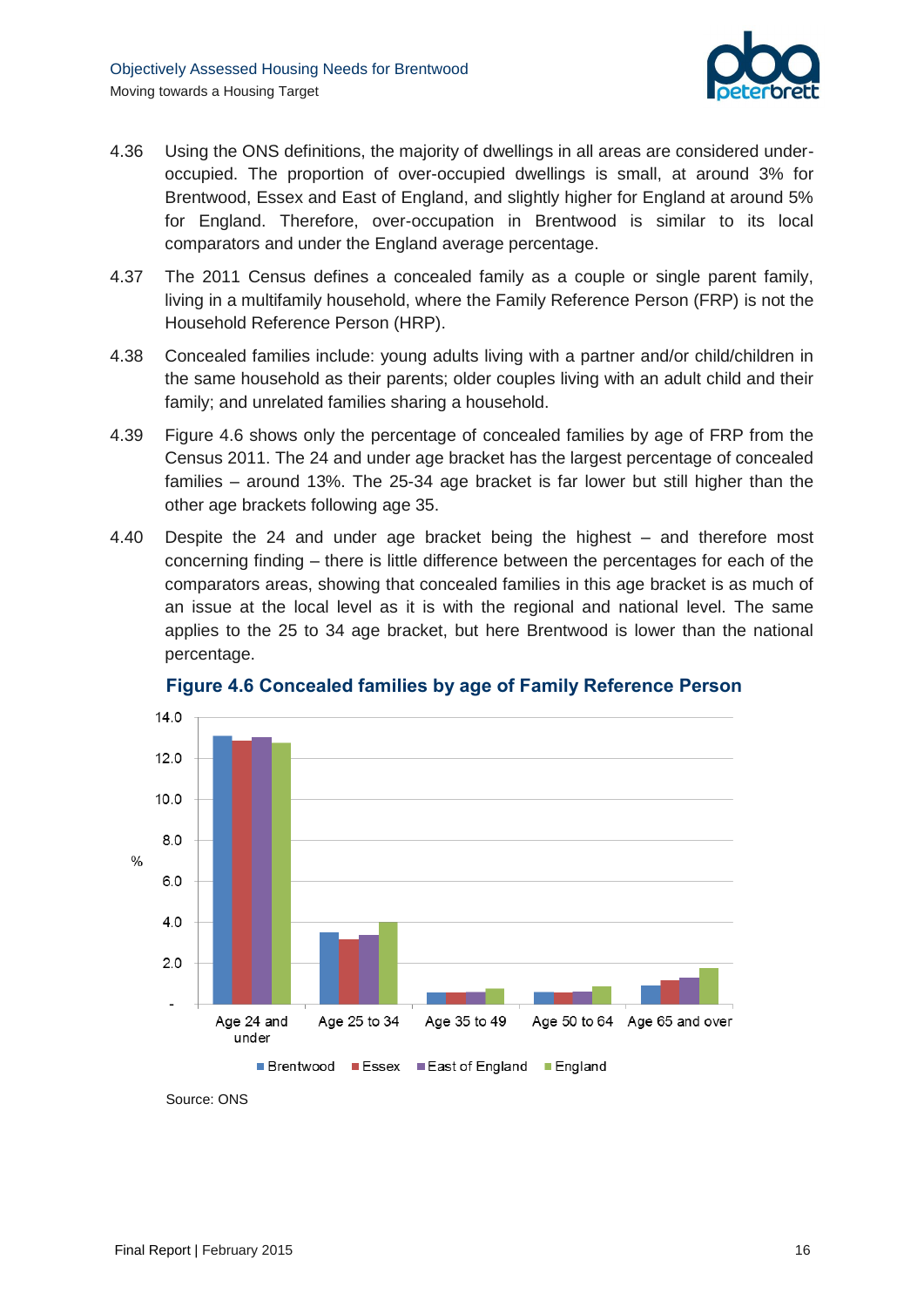

# **Conclusion**

- <span id="page-22-0"></span>4.41 Housing delivery has largely been on target, at least since 2001. The Borough has delivered as many houses as extant planning policy required. So no automatic upward revision to any demographic projection, to adjust for under delivery compared to plan targets, is warranted.
- 4.42 Despite this record of on target delivery, Brentwood remains an expensive place to buy or rent property. This is clear from our analysis of market signals such as house prices, market rents and the affordability ratio. However the market has broadly tracked comparators over time.
- 4.43 Housing is no more expensive compared to national and local indicators than it ever was. Following the Planning Practice Guidance an upward revision to a trend based projection is warranted when these indictors have worsened, not simply because an area is expensive.
- 4.44 Although the analysis suggests an upward revision is not automatically required (paragraph 20 of the Practice Guidance<sup>2</sup>), the lack of absolute affordability could be considered of local concern. Any under-provision of new homes in the future will only compound this problem further. In this regard the risk of under-provision harming local affordability is greater than an area where the starting position is more affordable.
- 4.45 This would suggest that while no automatic upward revision is required the rest of this report needs to adopt a cautious approach to the assessment of housing need. Any potential under provision of new homes compared to need will make the Borough even less affordable than today.

 $\overline{a}$ 

 $^{2}$  Paragraph: 020 Reference ID: 2a-020-20140306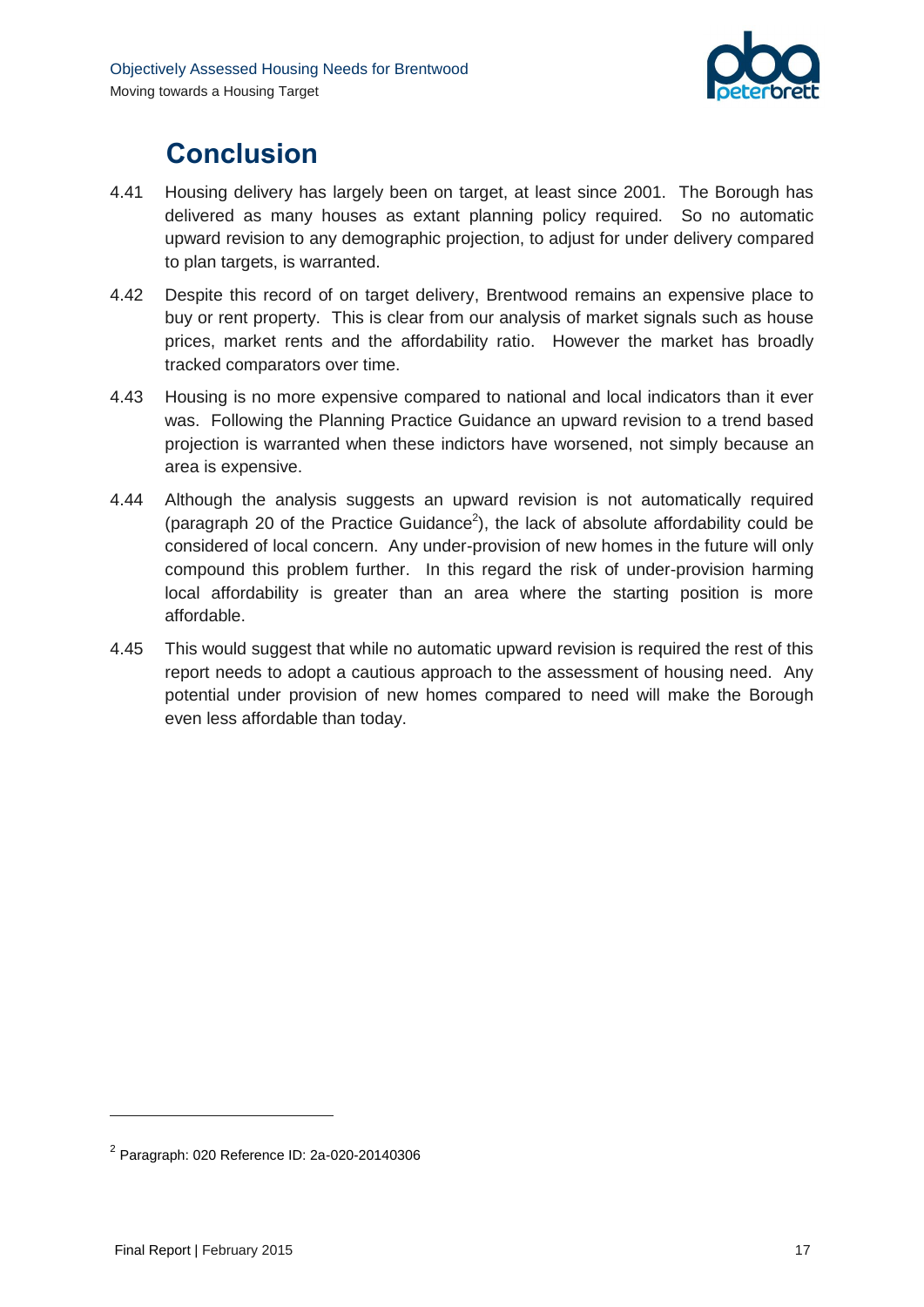

# <span id="page-23-0"></span>**5 THE PROJECTIONS**

## **Introduction**

- <span id="page-23-1"></span>5.1 Above we concluded that although Brentwood is an expensive place to live recent levels of housebuilding – which have met extant policies – have not resulted in a worsening of market conditions. Market signals have largely tracked comparator areas. For example house prices have increased but no faster than national increases.
- 5.2 As such no automatic upward revision to a demographic projection, as per paragraph 20 of the Planning Practice Guidance is warranted. But because of a lack of local affordability the evidence would suggest a cautious approach to assessing need is prudent.
- 5.3 In this section we examine the range of different projections available to Brentwood. However, it is worth 'recapping' that each projection is only an extrapolation of its base period. Many people can be confused by the fact that projections of different periods can show different levels of 'housing need' without remembering that the main reason is normally that the facts in the base period used to inform the projection are different. If housebuilding, and so migration, was higher in one base period than another the resulting projection will (normally) be higher as a result.

# **ONS / CLG projections**

- <span id="page-23-2"></span>5.4 As national policy requires, our assessment of housing demand or need considers the official demographic projections from the Office of National Statistics (ONS) and Communities and Local Government (CLG). To set the context for our analysis, we begin with a brief description of these projections.
- 5.5 The official demographic projections are issued in two separate publications:
	- ONS produces the Sub-National Population Projections (SNPP), which show population by age and sex, based on rolling forward past rates of natural change (births minus deaths) and migration for each demographic group.
	- CLG then converts the each SNPP into household projections.
- 5.6 The factors that translate population into households, known as Housing Representative Rates (HRRs, also known as headship rates or housing formation rates), are based on rolling forward past trends for different demographic groups.
- 5.7 The resulting household numbers are used as a measure of future housing demand, or objectively assessed need.
- 5.8 The past that the projections carry forward, also known as the base period, or reference period, is defined in different ways for different items. Domestic migration rates are carried forward from the previous five years, as are other local components of change. But assumptions about international migration, births, deaths and household formation also take account of much longer-term trends and of expert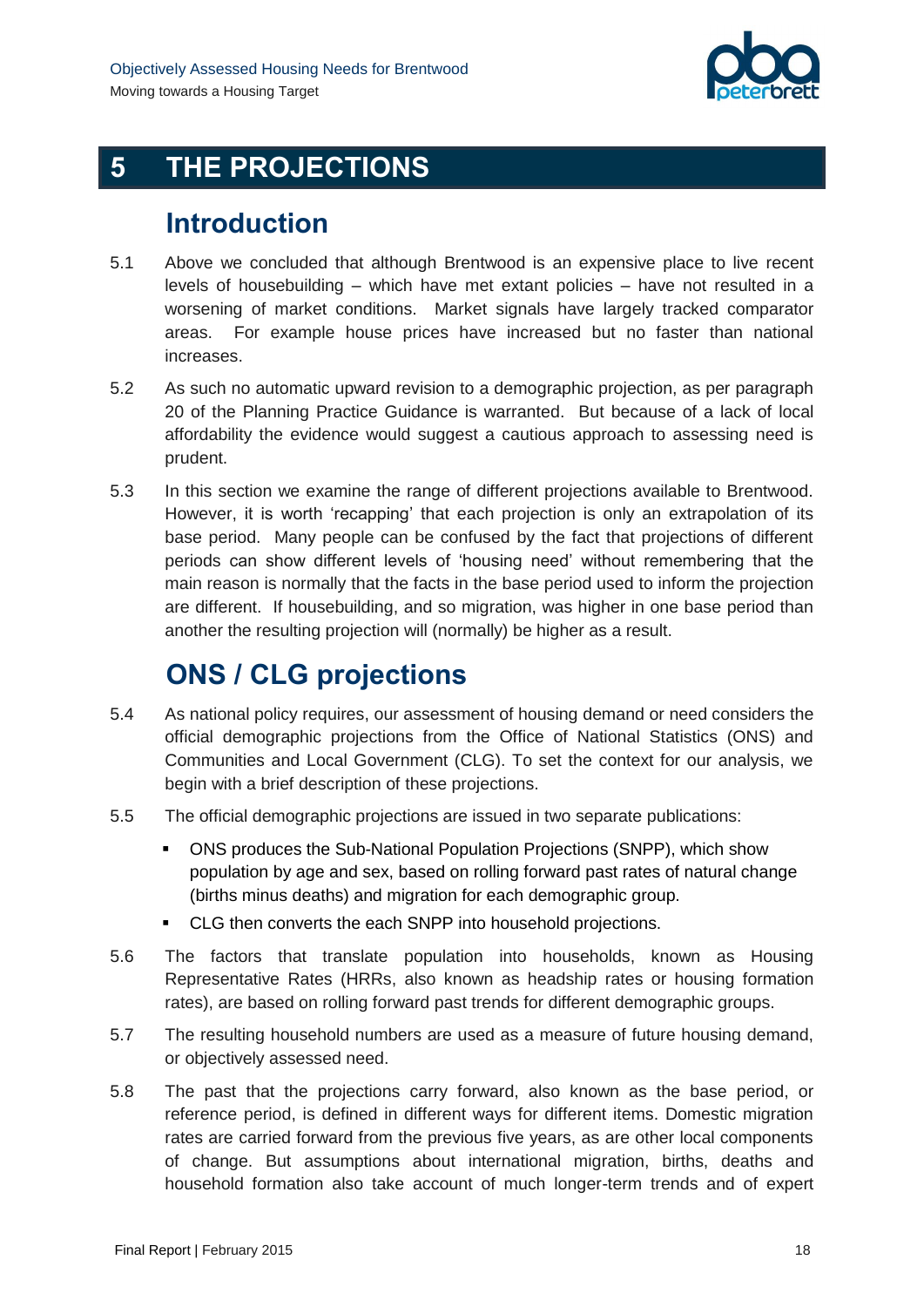

opinion. Household headship rates, for example, are based on the five previous Censuses, beginning with 1971.

### 2008-based projections

- 5.9 The most recent complete official projections are still the 2008-based projections issued in 2010 ('ONS 2008' and 'CLG 2008'). These figures retain some relevance, because they have not yet been fully updated, as we discuss later. But they cannot be taken at face value, because for many areas the historical data on which they are based have been invalidated by the 2011 Census.
- 5.10 For Brentwood the CLG 2008 projection shows number of households increasing by **417 dwellings per annum**. However the projections were not evidenced by a Census and relied on a large number of assumptions and extrapolations. Most noticeably the subsequent Census has shown that population estimates were over estimating the Brentwood population and migration flows. In addition the household projections were underestimating the average household size and hence overestimated the numbers of households associated with any given population. In other words, it thought that the population grouped into a larger number of smaller households than was in fact the case.
- 5.11 The latter error is common across England. It seems that in recent years earlier trends in household formation have broken down. More young adults have been remaining with their parents or sharing accommodation, rather than forming new households. This is probably due to reduced demand in the economic downturn, as household incomes fell in real terms and credit tightened.
- 5.12 In 2012 ONS released 2010-based population projections ('ONS 2010'), which were based on a major revision of data on past migration. This view of past migration is now superseded by the 2011 Census, which showed that the revised data were not better than the series they replaced. Earlier work for Brentwood was informed by these projections but they have now been replaced in their entirety by the 2011 base projections discussed below.

### 2011-based projections

- 5.13 ONS and CLG in 2013 published new, 2011-based demographic projections ('ONS 2011' and 'CLG 2011'), which are badged as 'interim' and only run to 2021. For Brentwood these show **328 dwellings per annum**. 3
- 5.14 The interim 2011-based official projections take account of the Census results but only partially. They start from the correct population at 2011, taken from the Census, and use household formation rates updated in the light of the Census. But the

l

 $3$  Note – earlier versions of this document were produced before CLG had finalised these numbers following additional data being released from the census. In previous versions the 2011 ONS/CLG number was estimated at 351 dwellings per annum.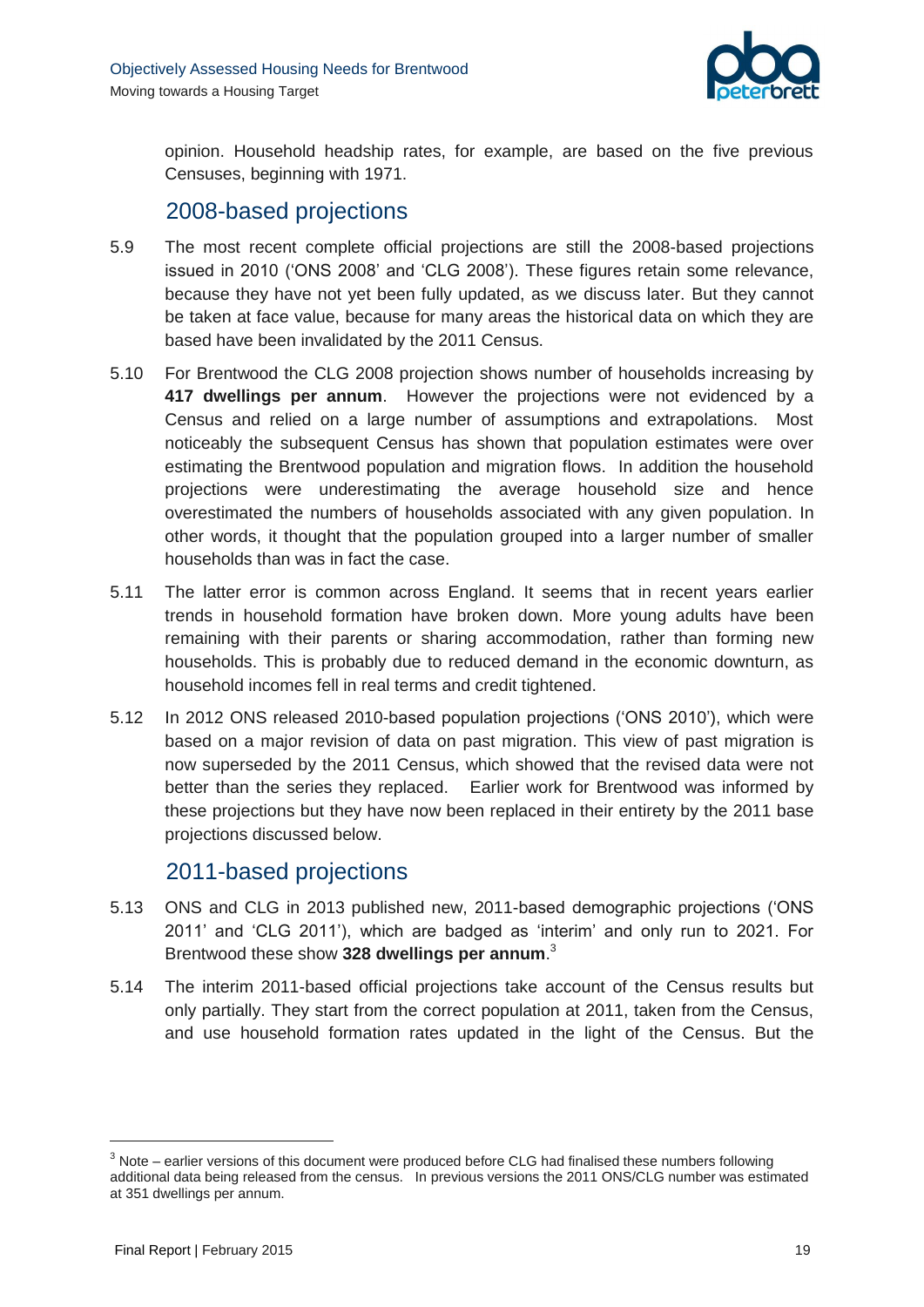

migration rates that the new projections roll forward are taken from 2010 estimates<sup>4</sup>, which predated the Census.

- 5.15 For planning policy, the use of these projections is controversial. Most obviously their 'interim' designation and mix of pre and post census data has left them open to significant challenge.
- 5.16 Another drawback is that the projections use a trend period (for migration) which includes a large amount of the credit crunch period (the 'run' on Northern Rock was in late 2007) and recession<sup>5</sup>.
- 5.17 The 2011 household projections also use headship rates calculated using the 2011 Census. There has been a lot of research discussing the merits of the 2011 headship rates vs the previous 2008 set and this is discussed in the PAS advice note. But in summary the use of the 2011 headship rates is considered pessimistic because by including the 2011 data point in the long term trend analysis the headship rate set assumes households will form more slowly and households will be larger than previous estimates.
- 5.18 For the EPOA and PBA projections discussed in the next sections, a mix of the two are often used.

### 2012 household projections

- 5.19 Both sets of household projections (2008 and 2011 interim) were due to be superseded in 'autumn' 2014 by a comprehensively updated 2012 based household projection series. However the release of these have been delayed until at least February 2015.
- 5.20 But the underlying population, which drives the majority (almost all) of the household growth in the household projections is available. The ONS 2012 population projections were published earlier in May 2014.
- 5.21 The 'missing' element of the household projections is therefore the 'headship rate' calculations; the process by which the population is turned to households.
- 5.22 While the CLG 2012 headship rates remain unknown we know that they are informed by very long term trends in household formation. We understand from CLG<sup>6</sup> that their headship rates are most likely to be similar to the 2011 set; because the method used to derive them has not been changed since the 2011 set were published and they rely on much of the same base data.
- 5.23 At a number of Examinations in Public (EiPs) a large amount of time is spent discussing the merits of differing headship rate assumptions. To some extent this debate will very soon be superseded when the 2012 Household projections are

 $\overline{a}$ 

<sup>&</sup>lt;sup>4</sup> These assumptions underpinned the 2010-based ONS population projections, which were never converted into households.

 $5$  The recession technically ended in late 2009 but for the housing market is widely considered to have depressed demand for a number of years following.

<sup>&</sup>lt;sup>6</sup> E-mail to Birmingham City Council to inform their recent EiP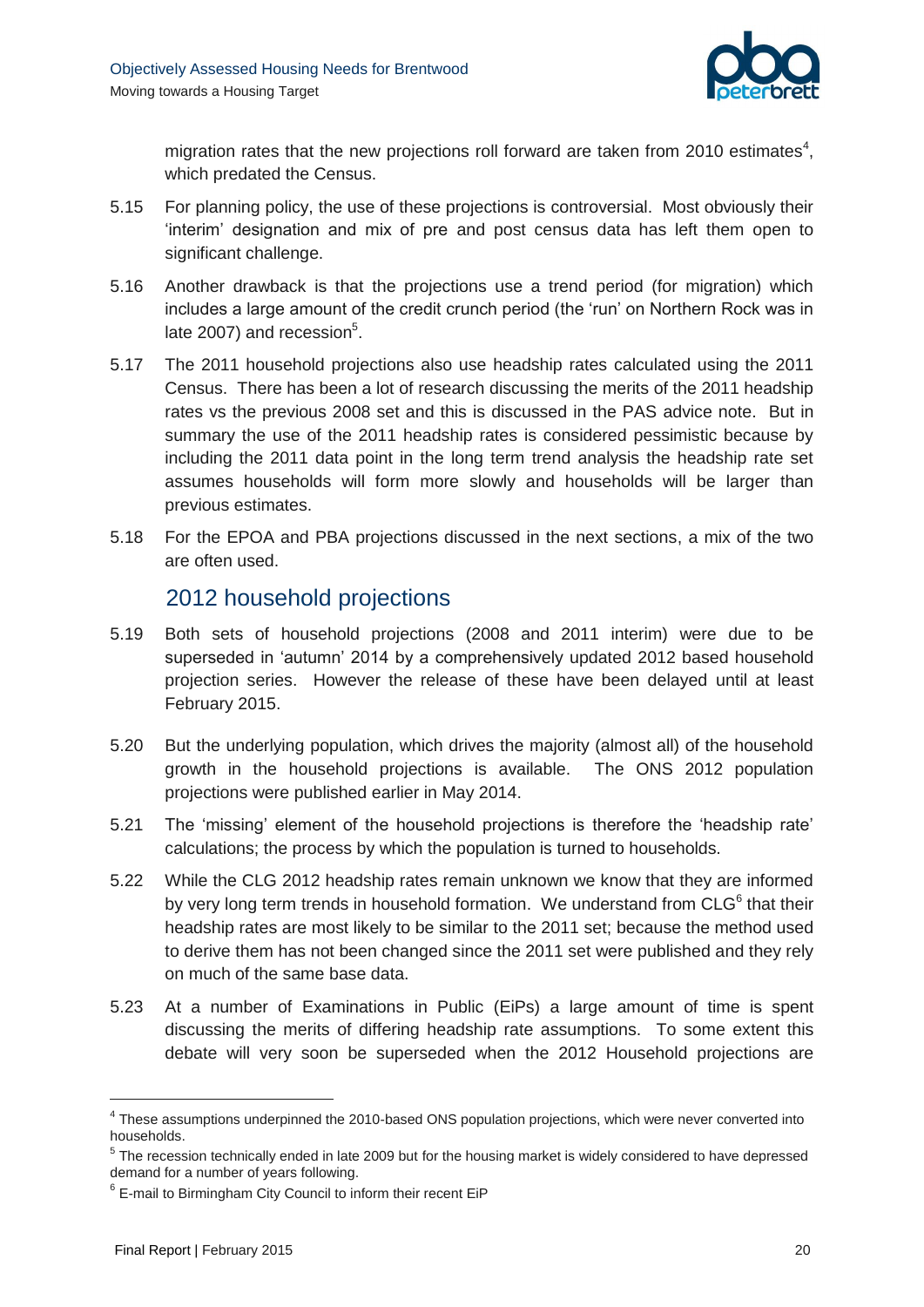

released. These will then become the new base projection or starting point for setting OAN.

- 5.24 In addition, the choice of HRRs makes very little difference in Brentwood. In some areas this can be significant; HRRs are age sensitive and in some areas they make a large difference whereas in others small. In Brentwood's case any variation is well within the large margin of error and uncertainty.
- 5.25 EPOA have converted the SNPP 2012 projection into households using **the 2008 and 2011 sets. These show 347 and 333 dpa respectively**.
- 5.26 EPOA also presents an average of the 2008 and 2011 sets. The result is **340 dpa.**
- 5.27 The data therefore suggests a narrow range from 333 dpa up to 347 dpa. For the reasons outlined above we expect (TBC) the 2012 household projections to fall at the low end of this range – around 330 dpa.
- 5.28 An interesting point to note relating to the 2012 projections is that they assume a much higher inward migration trend into Brentwood than would be expected by simply projecting forward to the observed past. Internal migration in the SNPP 2012 is significantly higher (699 people per year) than the past 5 or 10 year periods. In the past 10 years inward internal migration was only 348 people per year and the 5 year 408. We have looked at this in some detail (Appendix B) and found that the most likely reason relates to how the ONS model distributes London outward migration. In summary the model increases inward migration into Brentwood as it responds to high levels of population growth in the Capital and an associated increase in outward migration. The ONS also calculates *migration propensities* only looking at the most recent 5 years and then holds them constant. In the Brentwood case the 5 year migration was higher than the 10 year period. Because of this Brentwood will be given a higher migration propensity than longer term trends may suggest.
- 5.29 So the normal critique that 2012 projections are 'recessionary' and suppress housing need in boroughs outside of London may not apply here. The SNPP project around a 50% uplift in internal migration flowing into the Borough compared to past trends.
- 5.30 Given the age of the former household projections (2008 or 2011), and the fact that their main component (population) has been superseded by the new ONS 2012 SNPP this report gives weight to the most recent ONS population projections as a starting point for an assessment of OAN. **While CLG has yet to confirm a new set of headship rate assumptions if they are in line with the 2011 set we would expect them to show around 330 spa as the OAN starting point for Brentwood. This includes an uplift in internal migration over and above past trends.**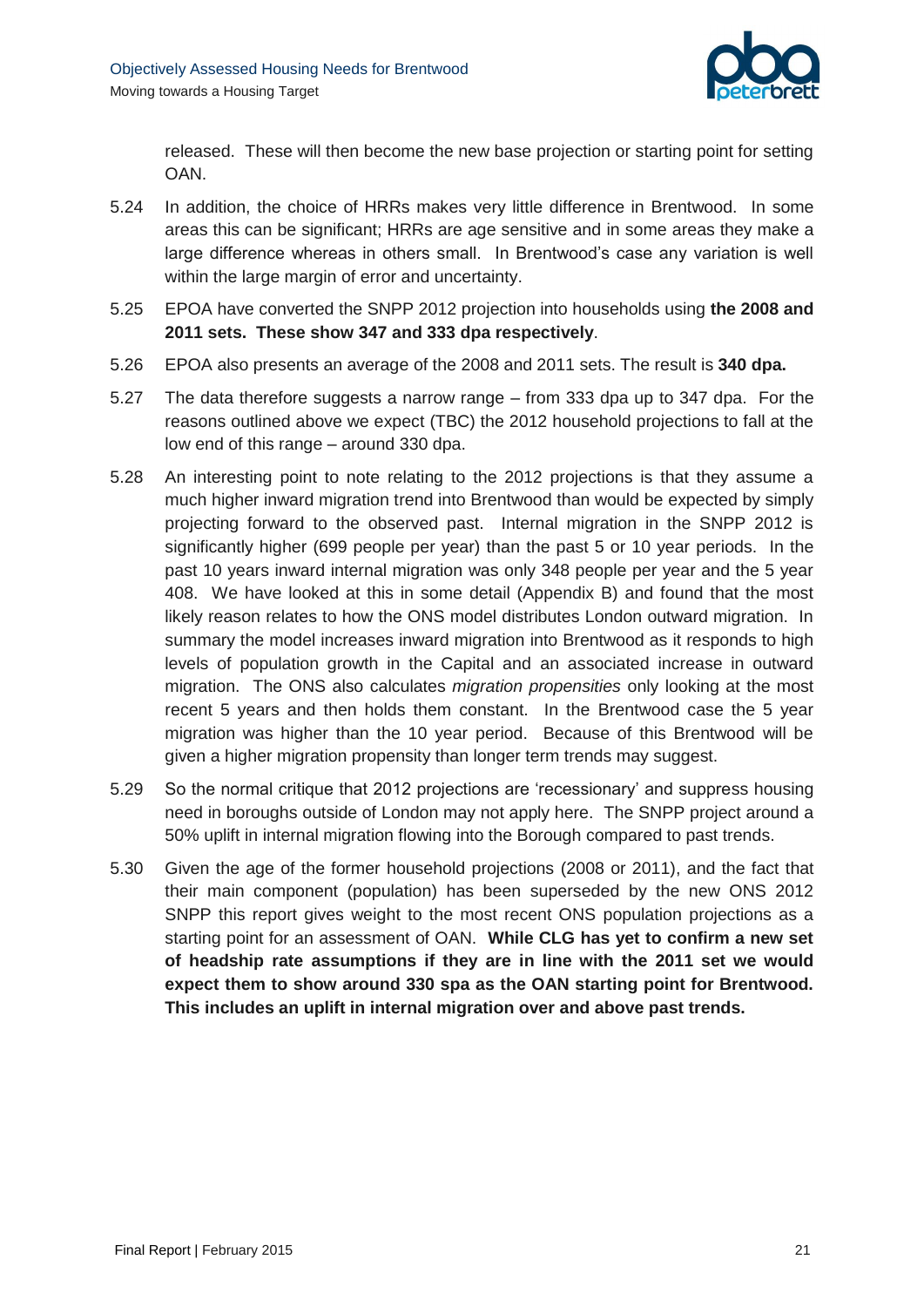

<span id="page-27-1"></span>5.31 A summary table of the main ONS / CLG projections are shown in Figure 5-1 below:

| Vintage         | <b>Dwellings Per</b><br>Annum | <b>HRRs</b><br>Assumptions | Notes / Source                                                                                       |
|-----------------|-------------------------------|----------------------------|------------------------------------------------------------------------------------------------------|
| <b>CLG 2008</b> | 415                           | 2008                       | <b>CLG</b>                                                                                           |
| ONS SNPP 2010   | 377                           | 2008 Rescaled<br>by EPOA   | From EPOA<br>Phase 5, 2011<br><b>HRRs</b> were<br>not available<br>when the<br>SNPP were<br>produced |
| <b>CLG 2011</b> | 328                           | 2011                       | <b>EPOA</b>                                                                                          |
| ONS SNPP 2012   | 340                           | Averaged<br>2011/2008      | 2012 SNPP.<br><b>EPOA</b><br>'average'                                                               |
| ONS SNPP 2012   | 347                           | 2008                       | 2012 SNPP<br><b>EPOA</b>                                                                             |
| ONS SNPP 2012   | 333                           | 2011                       | <b>2012 SNPP</b><br><b>EPOA</b>                                                                      |

### **Table 5.1 ONS/CLG Household Projections Summary**

## <span id="page-27-0"></span>**Scenarios**

- 5.32 In addition to the official projections Brentwood has the benefit of a large number of relevant scenarios; the EPOA work is now on phase 6 (phase 7 due shortly). PBA have prepared a number of scenarios to inform the evaluation of the plan although many have now been superseded by EPOA or ONS data.
- 5.33 The Council has also recently updated the economic evidence which also relates to housing need including an 'aligned' housing and jobs number.
- 5.34 Given the sheer number of projections it is impossible to comment on all of them; in any event many have been superseded by circumstance (new data included the census) or more relevant data to Brentwood (updated economic scenarios). So here we highlight the key scenarios.
- 5.35 When doing so we include a number of 'illustrative' scenarios. These cannot be taken as measures of housing need but are useful to demonstrate the implication of any given housing number. This group includes the EPOA 'Nil Net migration' and 'natural change'
- 5.36 A second group is those testing different base periods to that used by the ONS. As noted above the ONS used a very short five year base to inform its trends but EPOA and PBA have tested alternative versions including 10 year projections.
- 5.37 A third group are economic scenarios. The main one for Brentwood is the updated employment evidence provided by Experian and Nathaniel Lichfield & Partners (NLP). But we also comment on some older EPOA versions for completeness.
- 5.38 A potential forth group of scenarios are being produced in spring 2015 as part of EPOA phase 7. This will include in more detail the potential for Essex to help meet any 'overspill' needs from London and also the new 2012 Household Projections (due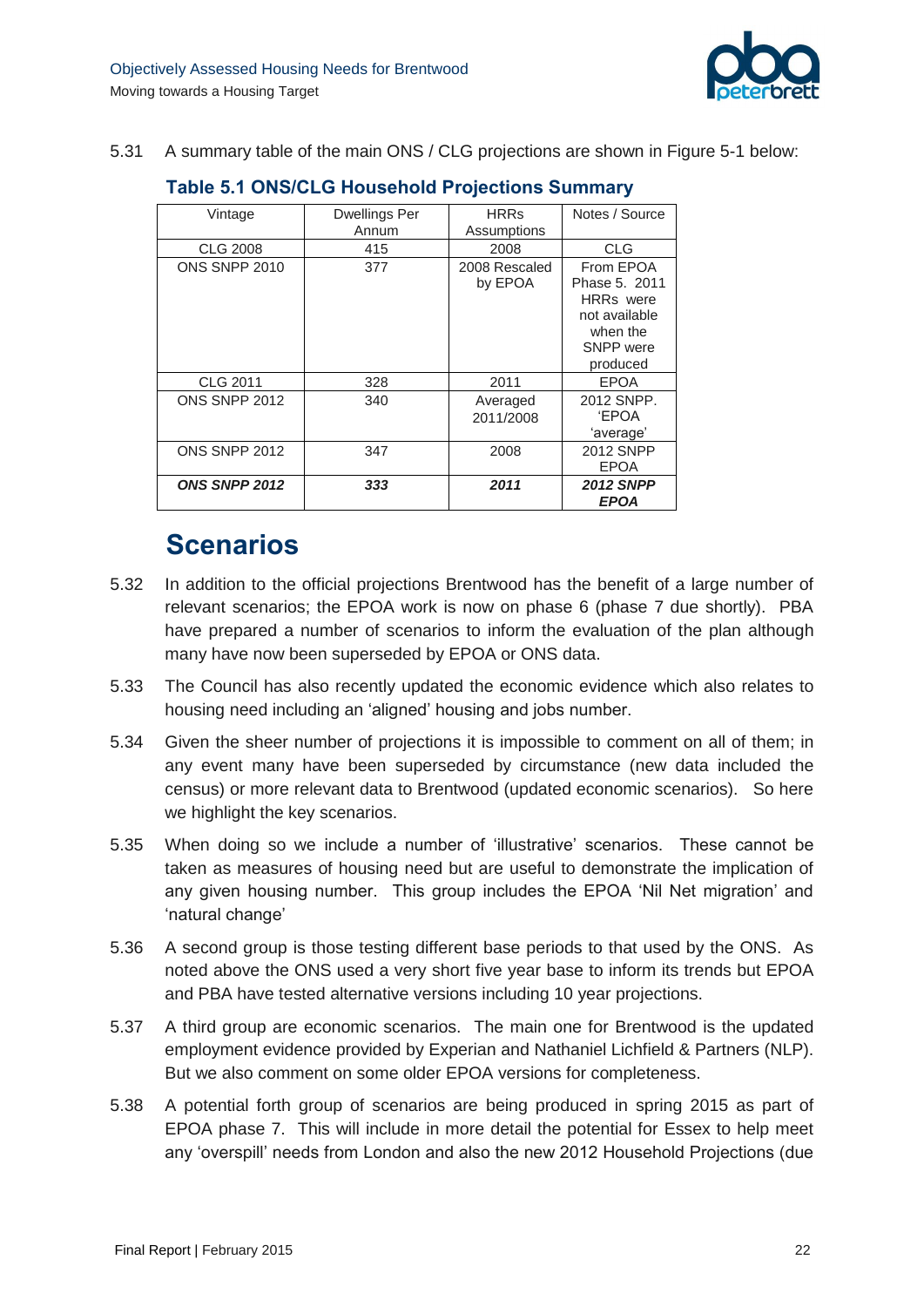

February 2015). These are not available yet but will be incorporated into the analysis when published.

<span id="page-28-0"></span>5.39 A summary of the EPOA projections (Phase 6) is shown in Figure 5.2 below:

### **Table 5.2 Average Annual Dwelling Requirements, 2012-2037**

|                  | Average annual dwelling requirements, 2012-2037 |                                  |                |  |
|------------------|-------------------------------------------------|----------------------------------|----------------|--|
| <b>Scenario</b>  | <b>Option A (2011-</b><br>based)                | <b>Option B (2008-</b><br>based) | <b>Average</b> |  |
| Jobs             | 420                                             | 432                              | 426            |  |
| Employed people  | 416                                             | 429                              | 423            |  |
| <b>SNPP-2010</b> | 360                                             | 370                              | 365            |  |
| <b>SNPP-2012</b> | 333                                             | 347                              | 340            |  |
| PG-5Yr           | 296                                             | 309                              | 302            |  |
| PG-5Yr-X         | 289                                             | 302                              | 295            |  |
| <b>PG-10Yr</b>   | 275                                             | 287                              | 281            |  |
| <b>PG-10Yr-X</b> | 264                                             | 276                              | 270            |  |
| Natural Change   | 79                                              | 100                              | 89             |  |
| Net Nil          | 74                                              | 83                               | 79             |  |

Source: EPOA

### The illustrative scenarios

- 5.40 We describe the Natural change and Net Nil scenarios as illustrative; they are useful because they show that most of the trend based population and household growth shown in the other EPOA projections (and also the ONS/CLG projections) are 'fuelled' by inward migration.
- 5.41 For planning, providing for this number of new dwellings, in line either these two low scenarios, is not credible. Nor is describing this as 'need' as per the NPPF.
- 5.42 This is because Brentwood cannot restrict migration led housing pressure. Also any such approach would fall foul of the NPPF which requires planners to plan for migration when assessing the need for housing (Paragraph 159).
- 5.43 For Brentwood the natural change and nil net scenarios are both less than 100 dpa. While these scenarios are of limited use to setting OAN they illustrate that Brentwood's housing growth is migration led.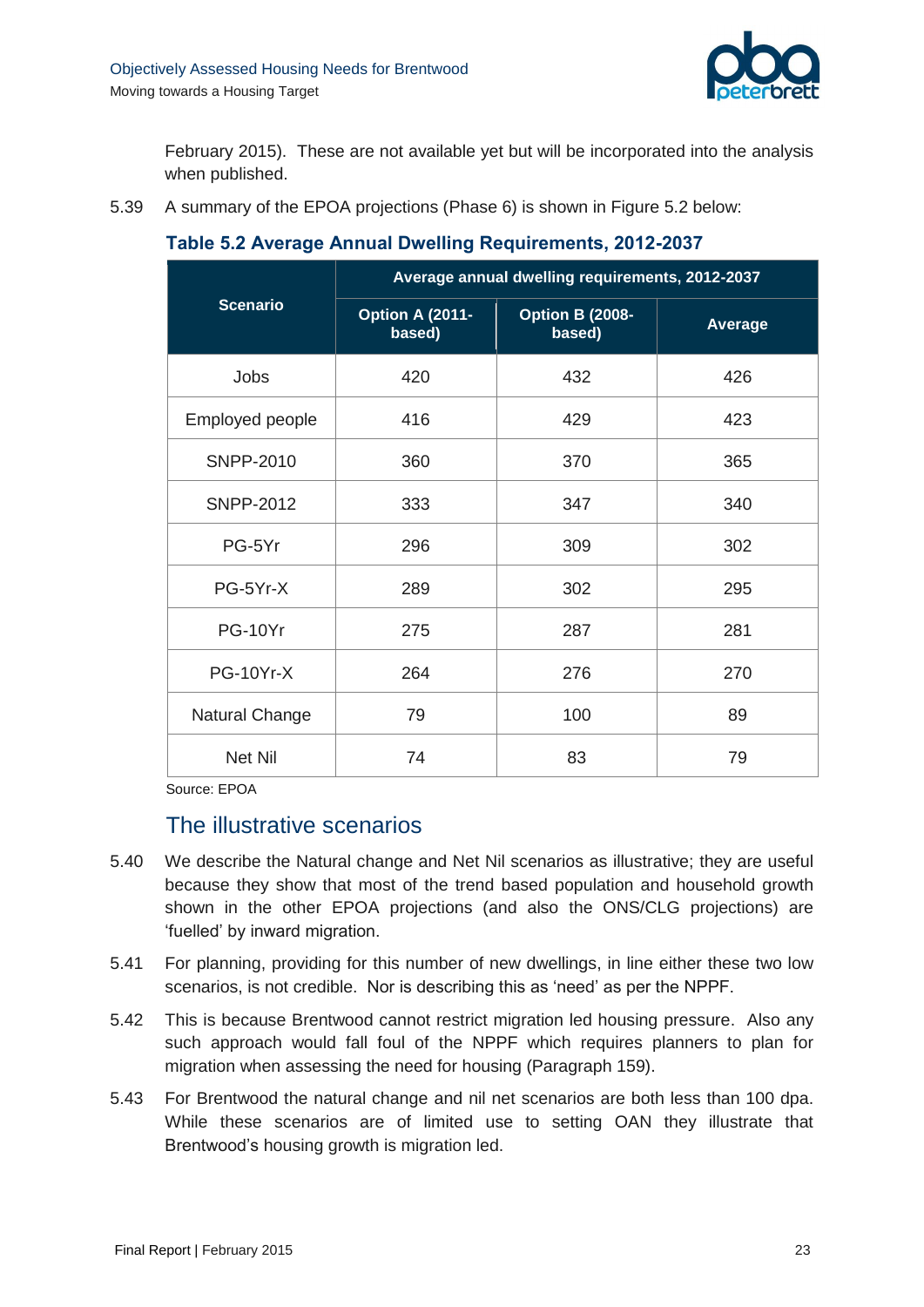

## The different base period scenarios

- 5.44 The ONS takes a very short base period to inform its projections. The PAS note, and general best practice encourages planners to test this period and also look at longer term trends.
- 5.45 These projections can be considered 'migration led' in in that they take different trend periods to build both the quantity of migration led population growth but also the profile of that migration. The main variable between these scenarios is therefore the level of migration – natural change being (largely) constant between projections.
- 5.46 The profile of migration is equally as important to household projections as the quantity. This is because different age profiles have different propensities to form households or have children (who in later years may also seek to form independent households).
- 5.47 For the EPOA Phase 6 work two trend periods are used; a short five year period (07- 12); similar to that used by the ONS but also a longer 10 year period (02-12).
- 5.48 For Brentwood the 10 year projections are slightly lower than the five year projections. The main reason is likely to be that short term, past five year, migration in Brentwood has been slightly higher than the longer term trend. The 10 year projection therefore picks up a slightly lower level of net migration than the shorter five year projection.
- 5.49 This can be seen from an analysis of the detailed components of change presented in the EPOA Phase 6 Report. The data points used in the five year projection (the most recent five years) are on average slightly higher the longer 10 year trend.
- 5.50 The profile of the migrants will also be a contributing factor; this differs each year.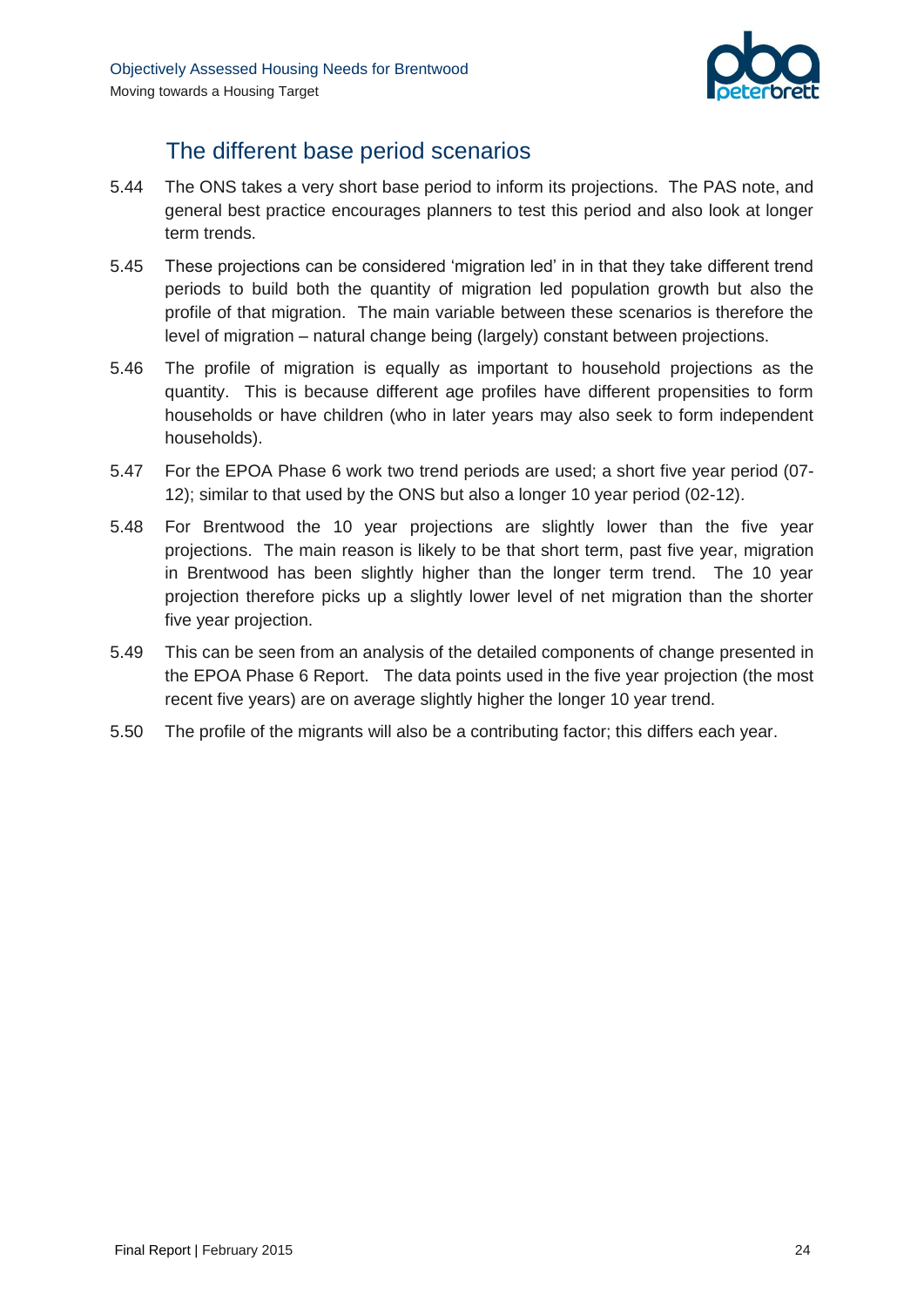



#### <span id="page-30-0"></span>**Figure 5.1 Brentwood Population Change, 2001-11**

Source: ONS

5.51 This conclusion is also broadly aligned with our market signal evidence; housebuilding was higher in the short term.

#### *Un-attributable Population Change*

- 5.52 EPOA include two variants of each projection. The difference relates to the treatment of un-attributable population change. The 'X' scenarios e'X'clude an element of population change called 'un-attributable population change' or UPC.
- 5.53 In simple terms, this is population change (i.e. people) the Census found resident in the area on Census day but the ONS have no record of how they arrived there. They could be internal or international migration, or were missed from the 2001 census.
- 5.54 UPC is only an issue for non-official projections. When preparing the Sub National Population Projections (and Household Projection) the ONS/CLG make their own independent and expert view of how to manage this element. In the 2012 projections the ONS exclude UPC.
- 5.55 But for the EPOA projections the treatment of UPC is less clear cut; partly because the EPOA test different base periods where UPC may be more important than in the 5 year period used by the ONS.
- 5.56 From a practical perspective in Brentwood the difference (with or without UPC) is small. UPC was only around 40 people per year or less than 10% of the total population growth.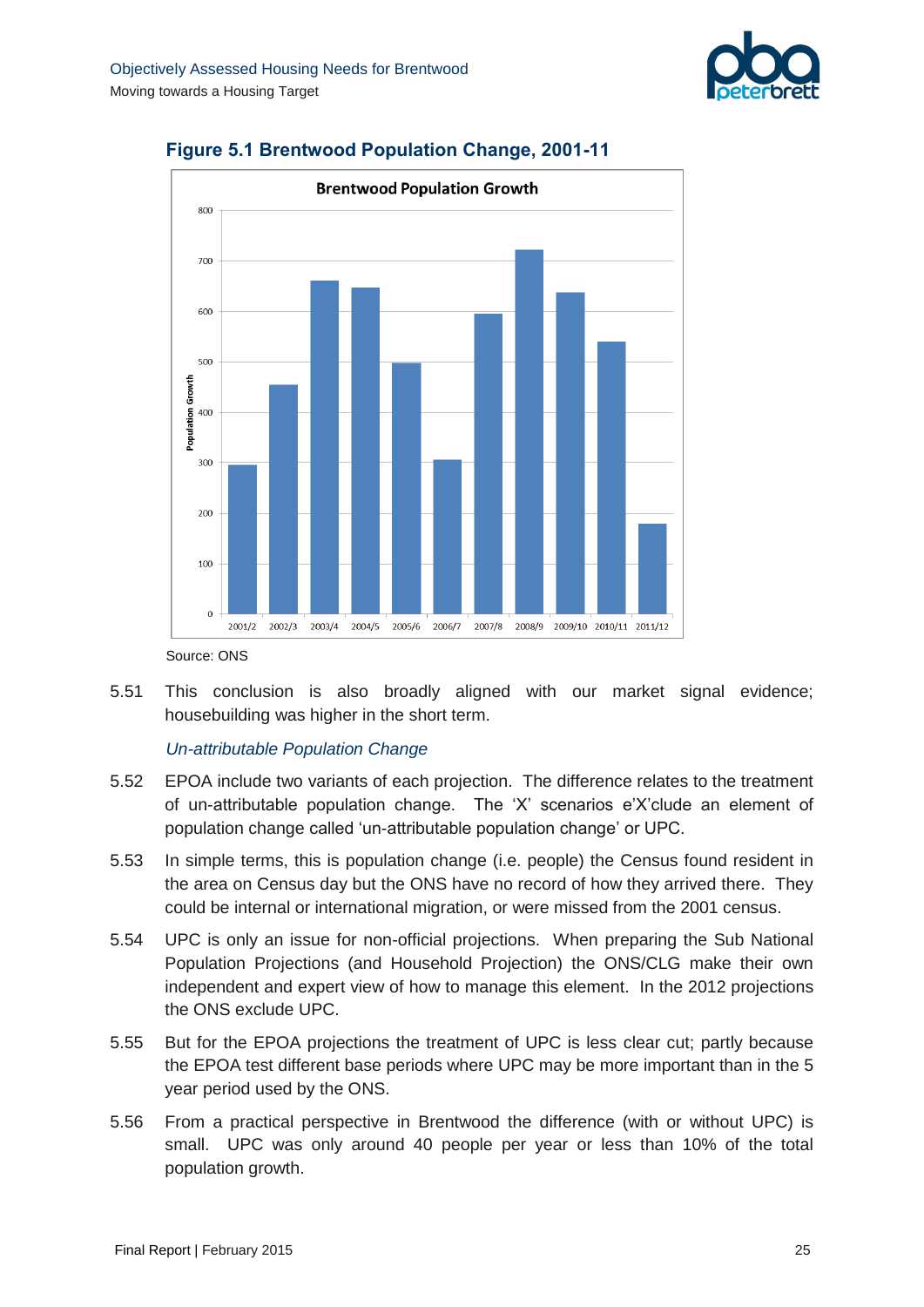

- 5.57 Although small in this case we consider it sensible to err on the side of caution and include UPC in 'non official' projections. This is partly because above we found that for market signal purposes we should err on the side of caution when making demographic assumptions. But it is also because there remains a risk that the UPC was an error in the ONS migration estimates and actual migration was higher than the ONS recorded. So when looking at the scenarios, in the specific circumstances relating to Brentwood, we would favour the higher scenarios including UPC.
- **5.58** Including UPC in the projections provides **a 5 year trend projection around 302 dpa and a 10 year projection of 281 dpa using the EPOA average HHRs.**
- **5.59** As noted above there is little difference if alternative (2011 or 2008) headship rates are used.

### PBA and earlier projections

- 5.60 In earlier work for Brentwood the EPOA and official ONS / CLG projections were supplemented by a number of PBA projections. These were commissioned to preview ONS / CLG projections or later scenarios prepared for the wider area by EPOA. As such most PBA projections have now been superseded by the projections discussed above.
- 5.61 The PBA 2011 projection, our 'preview' of the 2011 household projections remain relevant to Brentwood because it represented the lowest of a range of scenarios we tested for the emerging development plan (311 dpa). This has now been superseded by the actual 2011 projections and again by the SNPP 2012 discussed above.
- 5.62 At the high end of the range used to inform the emerging plan was 363 dpa; derived from the highest of the EPOA Phase 3 projections available at the time (ONS 2010 R projection). EPOA Phase 6 still includes a 2010 projection (360 – 370 dpa) but can now be dis-regarded because it has also been superseded.

### Economic scenarios

- 5.63 EPOA Phase 6 includes two 'economic scenarios': a 'jobs led scenario' and 'employed people' scenario. These are similar to the Phase 3 economic scenarios but use a newer version of the Regional Forecasting Model.
- 5.64 These are presented for illustration with significant caveats. Paragraph 4.13 of the EPOA phase 6 report notes that the model uses migration as the main 'balancing' mechanism. Whereas in the economic models migration may be one element of the integrated balancing mechanism (where the models seek to match job potential with labour force) but the models also use a range of other variables including economic activity rates, commuting and unemployment.
- 5.65 The East of England Forecasting Model (EEFM) also forecasts dwelling and population demand resulting from the modelled job numbers. This uses a different method from that used by EPOA. The EEFM method presents a very different view of dwellings needed to support the forecast job creation. The EEFM technical report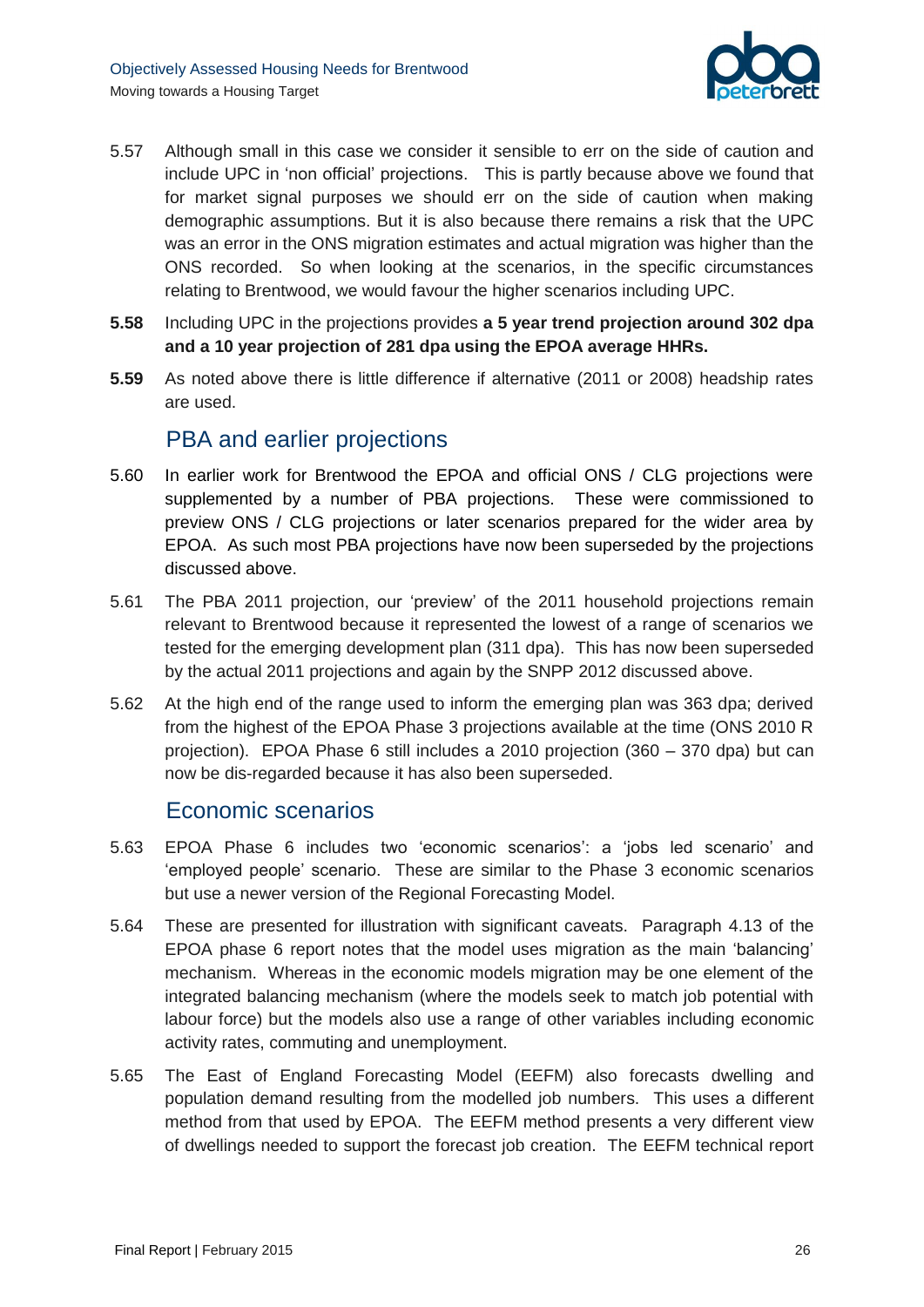

details the method the consultants use to arrive at a household or dwelling number<sup>7</sup>. Their calculations, internally consistent with the job number taken forward to use on the EPOA report, shows that only 198 dwellings per annum are required in Brentwood to support the EEFM job numbers (up to 2031 – the end date of the projections). This is roughly 50% of that generated by Edge Analytics in their work for EPOA. We understand that Phase 7 of the EPOA work is looking in more detail at this.

- 5.66 Partly because of this limitation, Brentwood Borough Council commissioned an update of their economic evidence from Nathanial Litchfield & Partners (NLP). As part of this update NLP worked with Experian to test different levels of housebuilding (and migration) into Brentwood Borough.
- 5.67 The Brentwood Economic Futures report (2014) presents three different economic scenarios. Firstly the Experian baseline projection; an entirely 'policy off' assessment of the areas future economic potential (NLP Scenario A).
- 5.68 NLP then tested the number of jobs resulting from the higher of the housing scenarios then being considered: 362 dpa (NLP Scenario B). This results in a higher number of jobs; 447 jobs per annum vs 383 jobs per annum in the baseline.
- 5.69 Finally NLP tested a higher 'Scenario C' housing number (411 dpa). This was tested to explore the job creation generated from a higher *housing trajectory* once the plan is adopted. The logic being that if 362 dpa is adopted as the OAN its base date would be in the past (for example 2012 will be base date of the household projections due in February 2015). The plan target trajectory would need to be higher than the OAN dpa to make good any shortfall which will have emerged between the base date and the delivery of new homes in line with the plan. This scenario provides the most jobs – 496 – and sees job growth effectively reverting to long-term trends.



#### <span id="page-32-0"></span>**Figure 5.2 NLP Job Scenarios**

l

Source: Experian / NLP

<sup>&</sup>lt;sup>7</sup> http://www.cambridgeshireinsight.org.uk/EEFM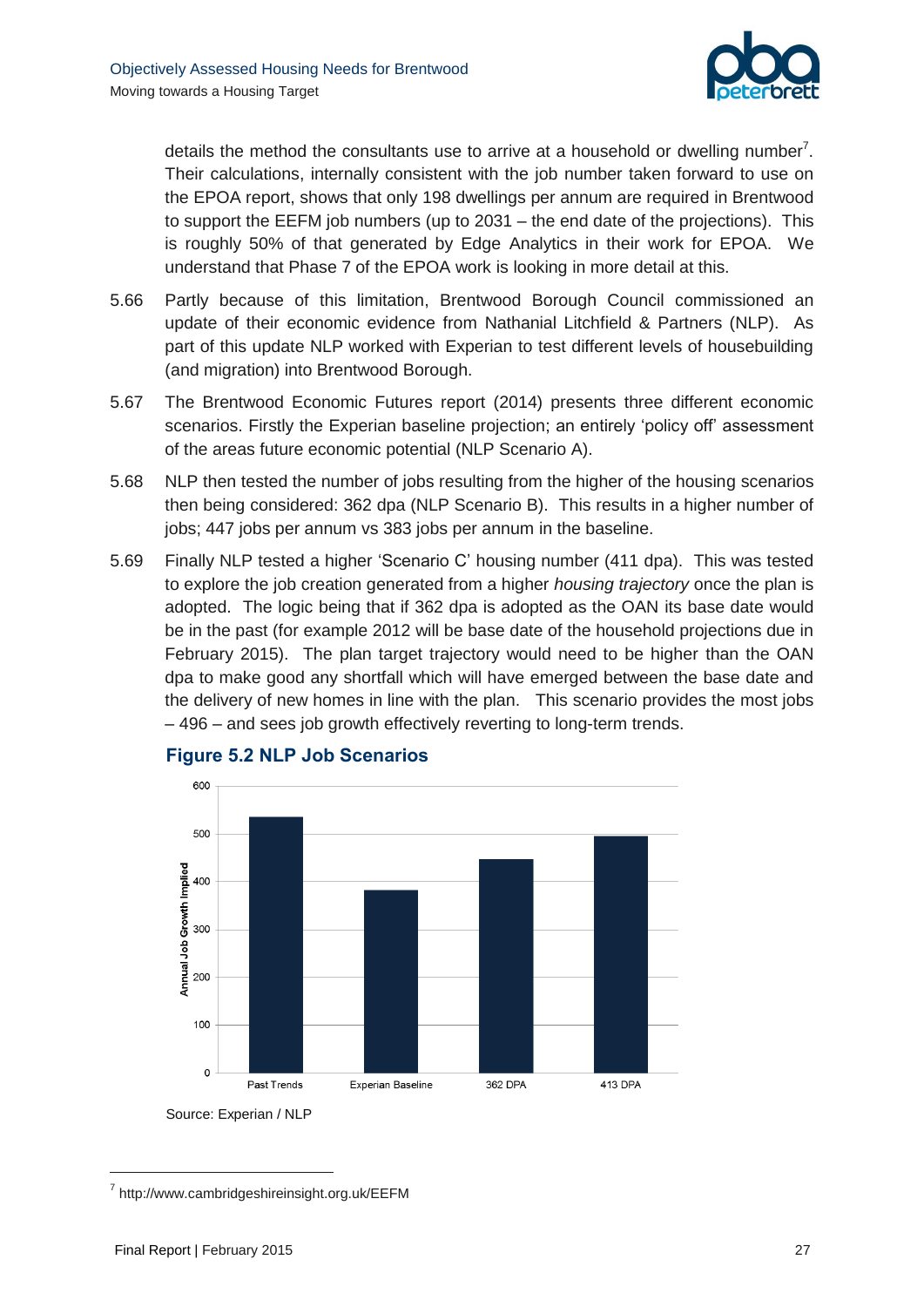

5.70 For our housing analysis this shows that an OAN of around 362 dpa, with a trajectory of 411 dpa, provides a boost in jobs compared to the baseline used by NLP and brings job delivery back into broad alignment with longer term trends.

## <span id="page-33-0"></span>**Summary**

5.71 We have considered two 'illustrative scenarios'. Both are very low for the Borough and only serve to illustrate how most of the population, and household growth, is driven by inward migration into Brentwood.

|                       | Average annual dwelling requirements, 2012-37 |                                  |         |  |
|-----------------------|-----------------------------------------------|----------------------------------|---------|--|
| <b>Scenario</b>       | <b>Option A (2011-</b><br>based)              | <b>Option B (2008-</b><br>based) | Average |  |
| <b>Natural Change</b> | 79                                            | 100                              | 89      |  |
| Net Nil               | 74                                            | 83                               | 79      |  |

### <span id="page-33-1"></span>**Table 5.3 Illustrative Scenarios**

- 5.72 EPOA and previously PBA have considered a large number of different trend based scenarios. Many have been superseded by updated data (e.g. SNPP 2010 and 2011 Household Projections).
- 5.73 Three credible alternatives remain: the SNPP 2012 which form the base for the (soon to be released) household projections, and the benefit of two EPOA projections, developed by Edge Analytics using POPGROUP. One (PG-5YR) presents a continuation of the past five years migration; the other longer term (10 year) trends both including UPC.
- 5.74 Because inward migration into Brentwood has been increasing the five year projection is higher than the 10 year. The SNPP assumes even higher levels of inward migration.

|                  | Average annual dwelling requirements, 2012-37 |                                  |         |  |
|------------------|-----------------------------------------------|----------------------------------|---------|--|
| <b>Scenario</b>  | Option A (2011-<br>based)                     | <b>Option B (2008-</b><br>based) | Average |  |
| <b>SNPP-2012</b> | 333                                           | 347                              | 340     |  |
| PG-5Yr           | 296                                           | 309                              | 302     |  |
| PG-10Yr          | 275                                           | 287                              | 281     |  |

#### <span id="page-33-2"></span>**Table 5.4 Trend Based Scenarios**

5.75 The Economic Scenarios are slightly different to the demographic versions. NLP have worked with Experian to test the job yield from different potential housing numbers as part of Experian's fully integrated economic model.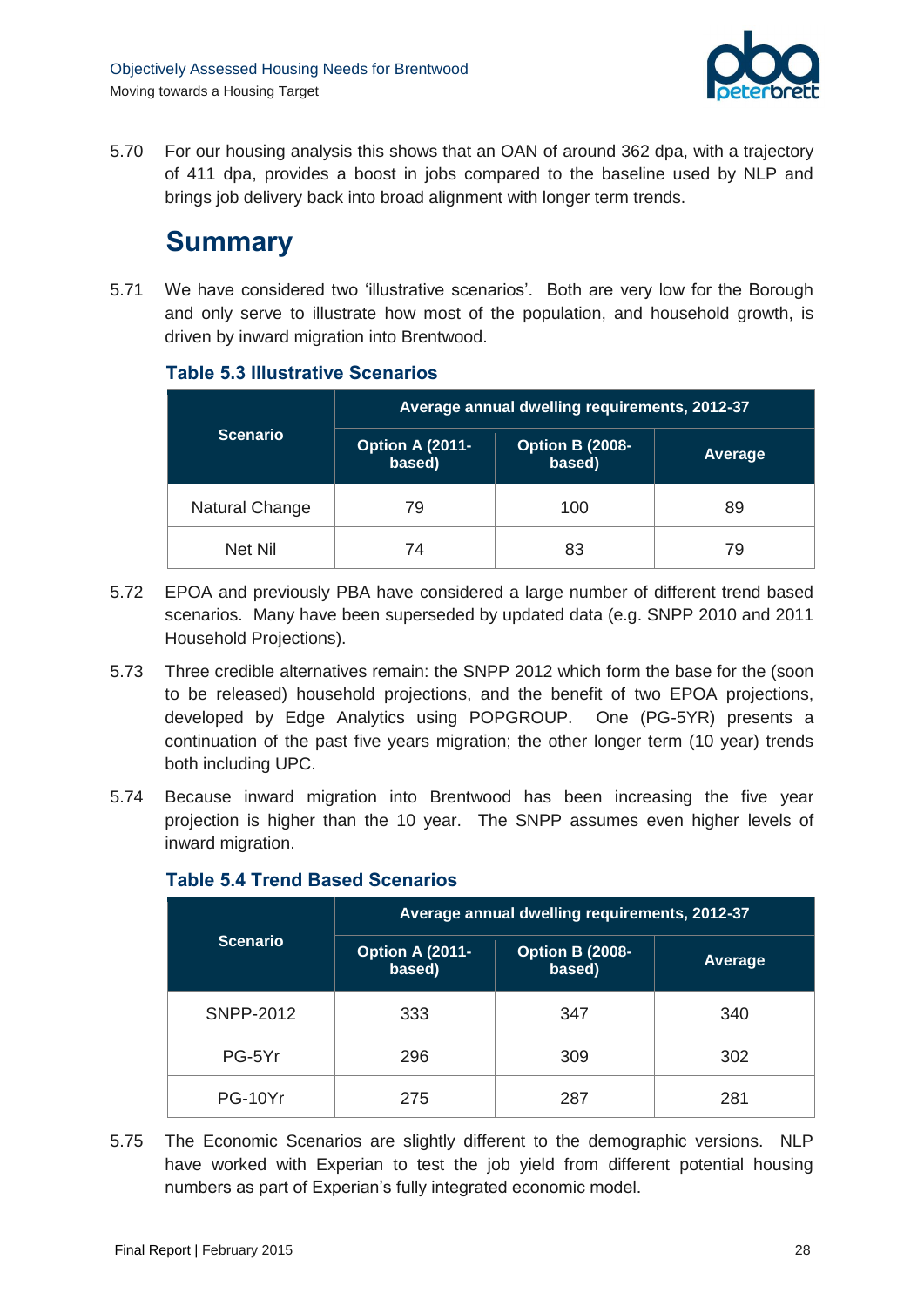

- 5.76 These show that providing 362 dpa provides a jobs 'boost' in that more jobs are delivered compared to the policy off baseline.
- <span id="page-34-0"></span>5.77 Providing 413 dpa brings job creation broadly into line with long term past trends.

**Table 5.5 Economic Scenarios**

| <b>Scenario</b>                       | Jobs pa |
|---------------------------------------|---------|
| Past Trends                           | 523     |
| NLP 'A' - Experian<br><b>Baseline</b> | 383     |
| NLP 'B' - 362 dpa                     | 447     |
| NLP 'C' 413 dpa                       | 496     |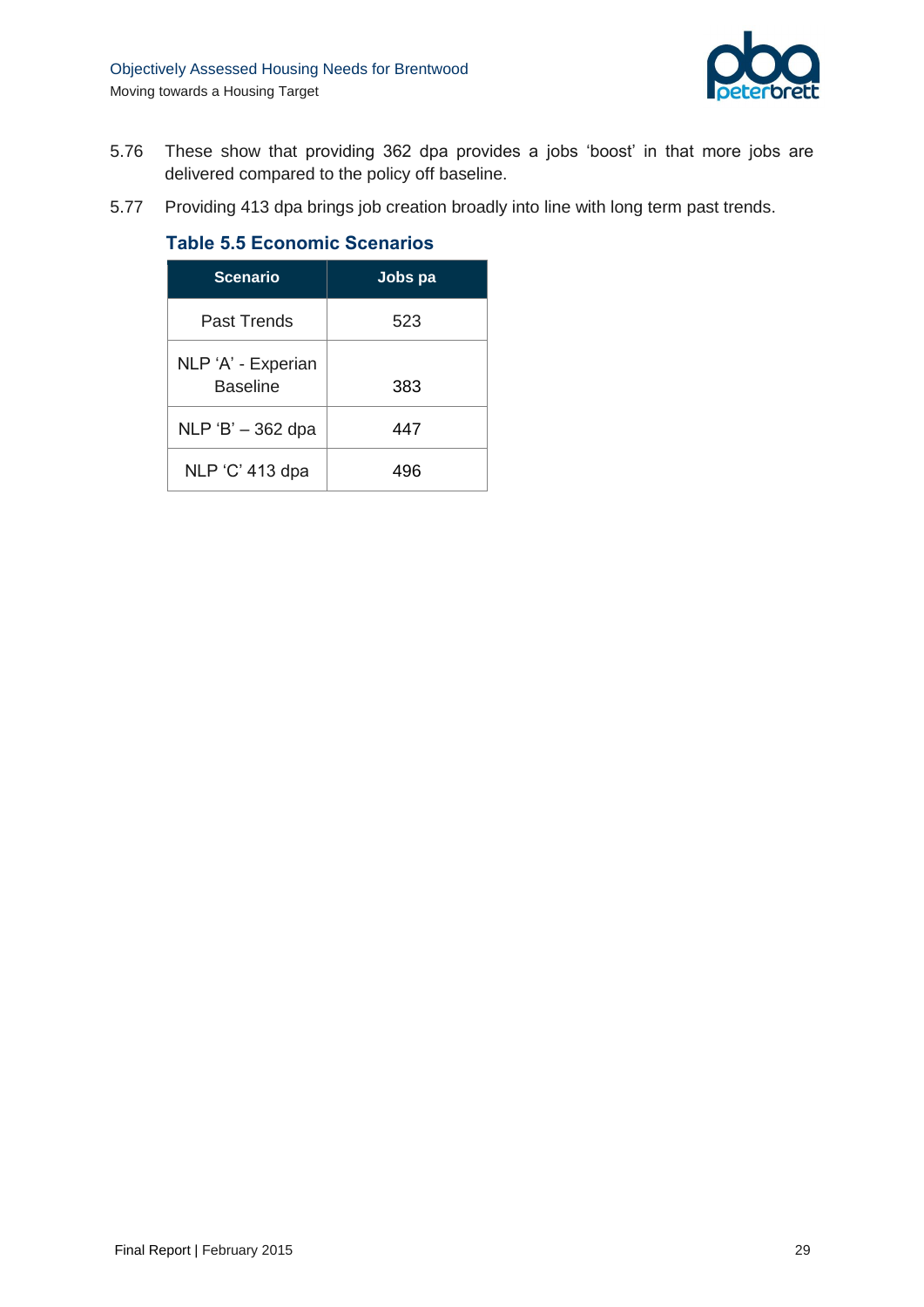

## <span id="page-35-0"></span>**6 CONCLUSIONS**

- 6.1 The OAN starting point, following the Planning Practice Guidance is the latest set of household projections. However these are currently delayed. They will however be available at some point in 2015 well before the new development plan is finalised.
- 6.2 So for this report we rely on the EPOA estimate derived from the 2012 SNPP. This provides a narrow range between 333 and 347 dpa depending on headship rate assumptions. Although not yet confirmed the 2012 Household projections are likely to at the lower end of this range, closer to 330 dpa than 350 dpa.
- 6.3 This potential OAN 'starting point' is significantly higher than both former housing targets in the Borough. Part of the reason for this is the high rate of delivery in the ONS projection base period. In the base period (2007-2012) the borough adjusted from the much lower (former) local plan target to the newer and higher East of England Plan target and delivery. Added to this two major brownfield sites (both former hospitals) were allocated in the 2005 Local Plan, permitted in 2006-2008 and commenced development soon after. They were too advanced to halt when the recession took hold and so were completed in the recession when the rest of the house building industry was stalled. This counter cyclical development activity means that the levels of migration in the most recent ONS population projections were not as heavily impacted by the recession as the regional or national benchmarks.

### Significant boost?

- 6.4 Adoption of an OAN aligned with the 2012 projections (i.e. 330 dpa TBC) would represent a significant boost to housing delivery for the Borough.
- 6.5 We conclude this because 330 dpa is more than triple the former local plan targets and around double the RSS targets.
- 6.6 It is also far in excess of delivery seen in the past 10-15 years.
- 6.7 Finally it is higher than the long term trend scenario we have examined. For example around 280 dpa in the latest EPOA Phase 6 10 year projection.
- 6.8 But the NPPF (and Planning Practice Guidance) is clear that this should be tested further by looking at market signals and considering economic factors.

### Market signals

- 6.9 Regarding other market signals, our analysis (and that in the SHMA) confirms that Brentwood is an expensive place to live with a problem of local affordability. But this is a long established trend, present in the housing market when the Council was delivering as few as 97 dpa (Local Plan Target).
- 6.10 Even despite this very low delivery, the affordability picture has not worsened when compared to the region and national indicators. Brentwood has largely tracked comparators.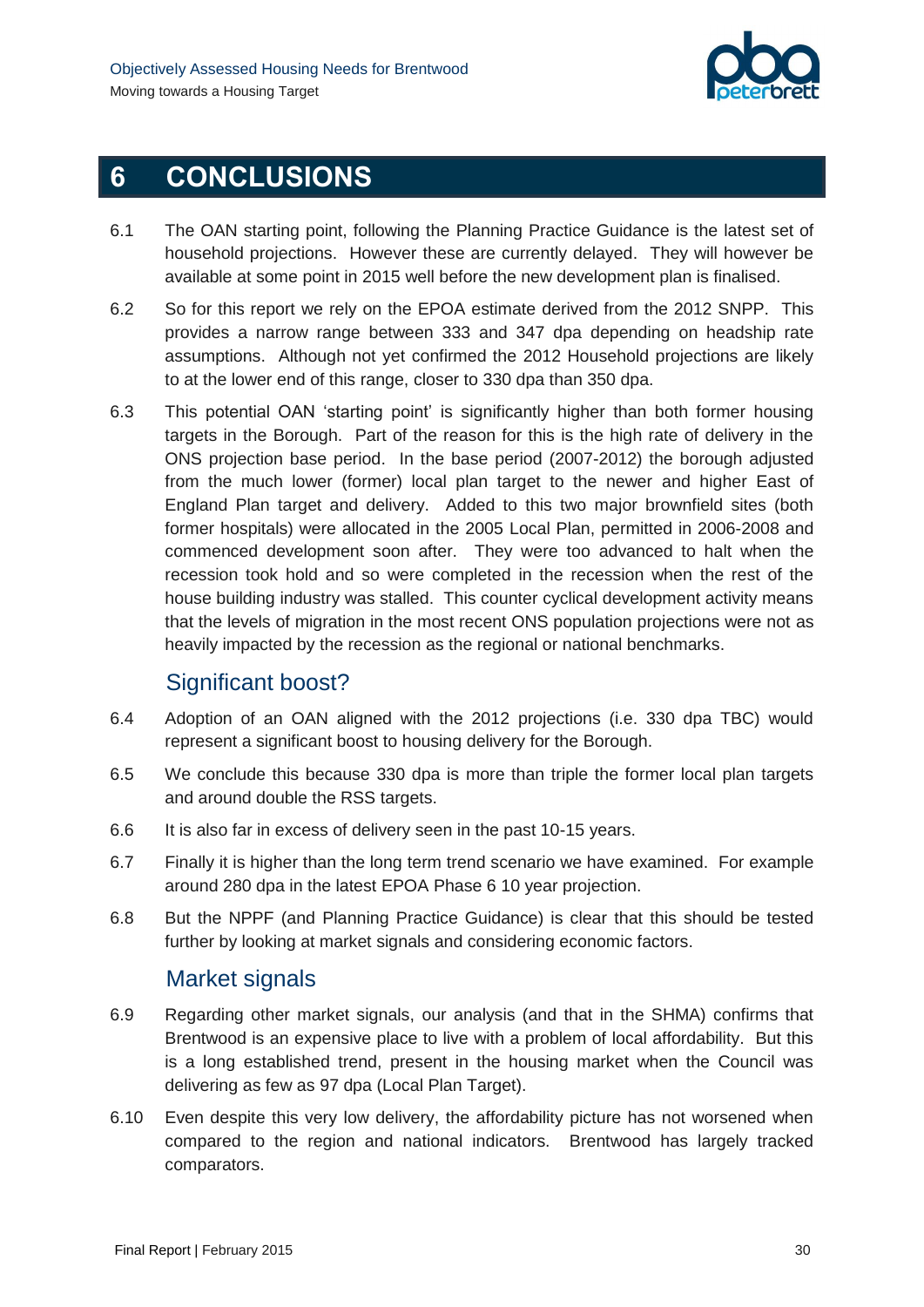

- 6.11 The Planning Practice Guidance paragraph 21 requires uplift on projections where there is evidence market conditions have deteriorated<sup>8</sup> not where an area is simply expensive. However this is slightly academic; the lack of affordability in the Borough is acute and so the fact that paragraph 21 may not strictly apply provides limited comfort.
- 6.12 By providing for a potential OAN aligned with the SNPP 2012 (330 dpa) the Borough is dramatically increasing its rate of delivery and this may be expected to help address local affordability. As noted above this will dramatically increase the rate of delivery in the borough well above past targets and trends; mostly to accommodate higher levels of inward migration in the SNPP. An additional uplift would appear to push the boundaries of 'reasonableness' at the heart of Paragraph 21.

### Employment

- 6.13 The EEFM baseline requires a much lower level of housing delivery than suggested in the SNPP 2012. The baseline requires around 200 dpa. But this has been superseded by more locally specific evidence.
- 6.14 NLP, in the updated economic futures report, tested the delivery of 362 dpa (OAN at the time of the 2013 Preferred Options consultation). They concluded it delivered more jobs than the 'policy off' Experian baseline.
- 6.15 They also found that delivering new homes to the trajectory required to meet 362 dpa (i.e. 411 dpa) brings job growth into broad alignment with long term trends.
- 6.16 An uplift in housing need, over and above the SNPP 2012, could therefore be justified for economic reasons. An OAN figure around 360 dpa supports job growth above the Experian baseline (NLP scenario A), so its self is an 'economic boost but helps support job growth in line with longer term trends.

### Next steps

- 6.17 This work supports an OAN around 360 dpa for Brentwood Borough. Unfortunately it is prepared without full insight of the delayed 2012 household projections. When released they will form the new 'OAN Starting Point' and this work will need to be revised.
- 6.18 The most significant 'next step' relates to London. We have not considered London in this report; the revised London Plan is still not finalised and surrounding Boroughs / Districts are not yet able to consider the full implication of potentially higher outward migration flows from the capital. EPOA Phase 7 (also delayed by the household projections) will consider this in more detail. In late January 2015 the GLA hosted a 'working meeting' with Consultants working in nearby authorities; much too late to inform this work.

 $\overline{a}$ 

<sup>8</sup> Paragraph: 021 Reference ID: 2a-021-20140306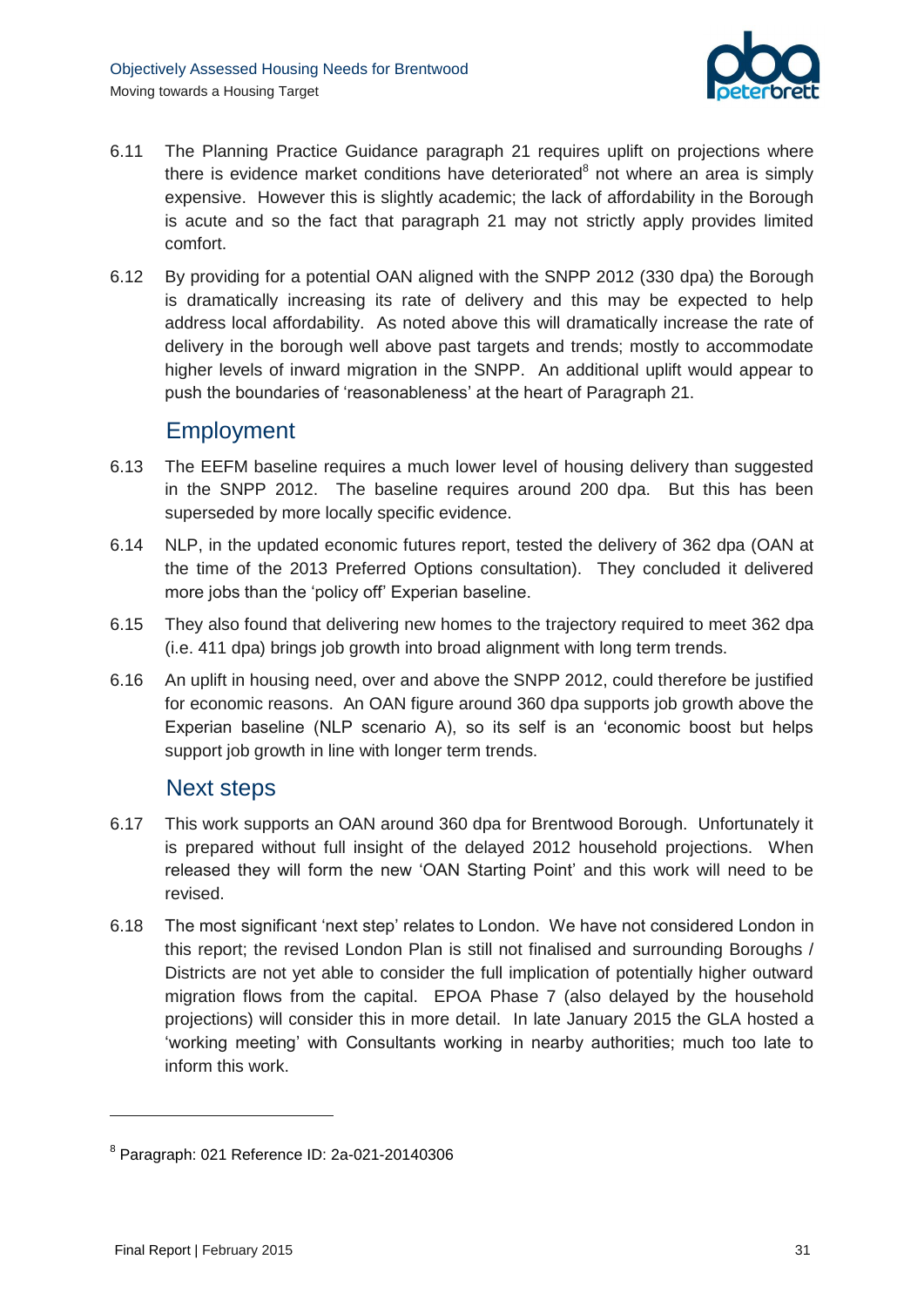

- 6.19 But as an observation to inform future thinking in the Borough, the Greater London Authority (GLA) is expecting outward flows from London to revert back to long term trends. In general short term migration used in the latest ONS population projections show lower levels of outward migration from London. Longer term trends are much higher. But for reasons discussed in this report the latest round of SNPP (2012) assume higher levels of inward migration into Brentwood than long term trends would otherwise suggest.
- 6.20 EPOA Phase 6 (table at paragraph 5.22) shows that 10 year average internal migration was 348 persons per year, five year 408 persons per year and the SNPP assume a further increase to 599 persons per year. The SNPP 2012 already make a considerable allowance for increase migration into Brentwood Borough than seen the both the last five years and longer 10 year period.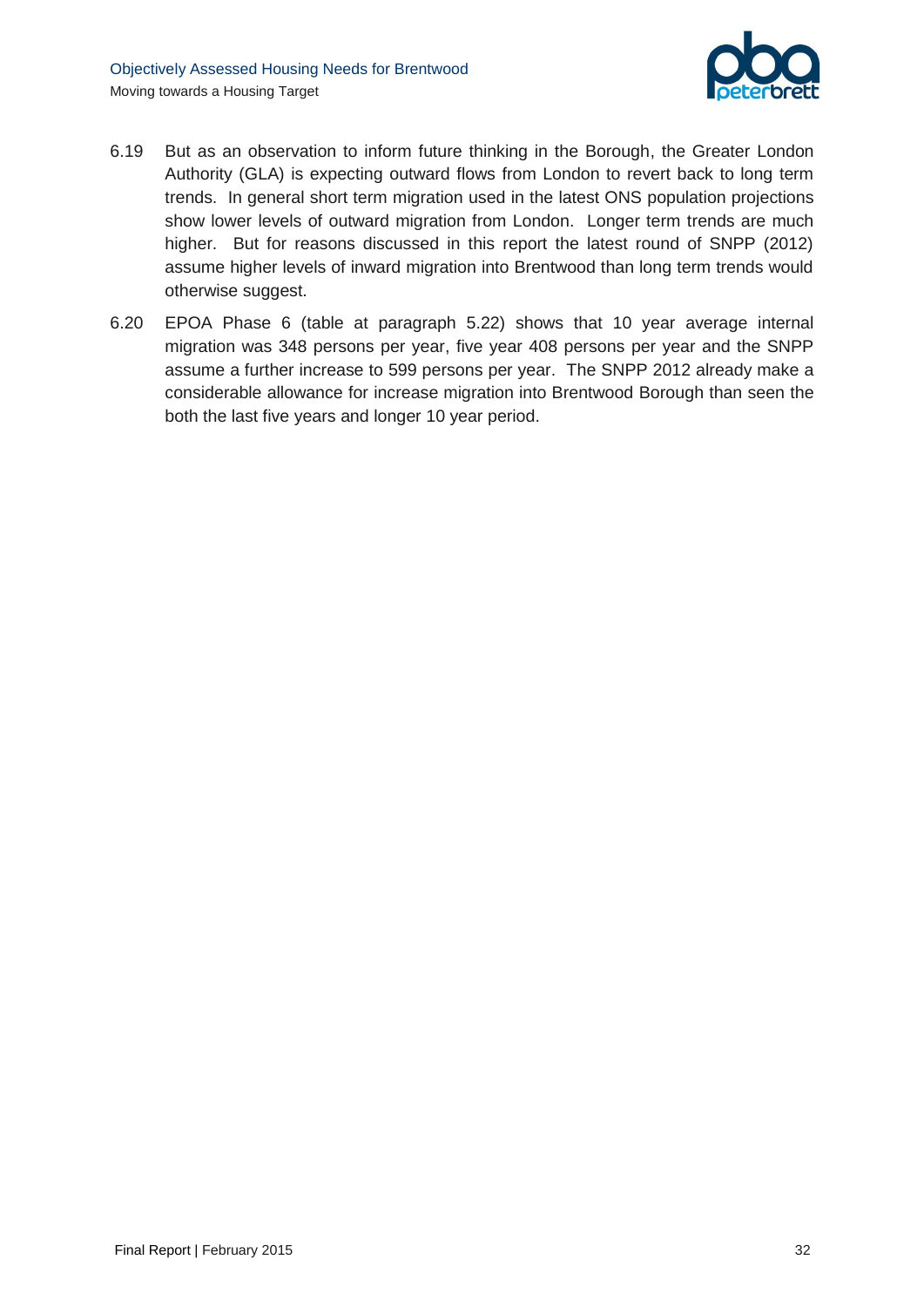

# **APPENDIX A ACRONYMS**

- CLG: Department for Communities & Local Government
- DCA: David Couttie Associates
- dpa: Dwellings per annum
- EEFM: East of England Forecasting Model
- EiP: Examination in Public
- EPOA: Essex Planning Officers Association
- FRP: Family Reference Person
- GLA: Greater London Authority
- HHR: Household Headship Rate
- HMA: Housing Market Area
- HRP: Household Reference Person
- HRR: Housing Representative Rates
- NLP: Nathaniel Lichfield & Partners
- NPPF: National Planning Policy Framework
- NPPG: National Planning Practice Guidance
- OAN: Objectively Assessed Need
- ONS: Office of National Statistics
- PBA: Peter Brett Associates
- RSS: Regional Spatial Strategy (East of England Plan)
- SHLAA: Strategic Housing Land Availability Assessment
- SHMA: Strategic Housing Market Assessment
- SNPP: Sub-National Population Projections
- TBC: to be confirmed
- UPC: Un-attributable Population Change
- VOA: Valuation Office Agency